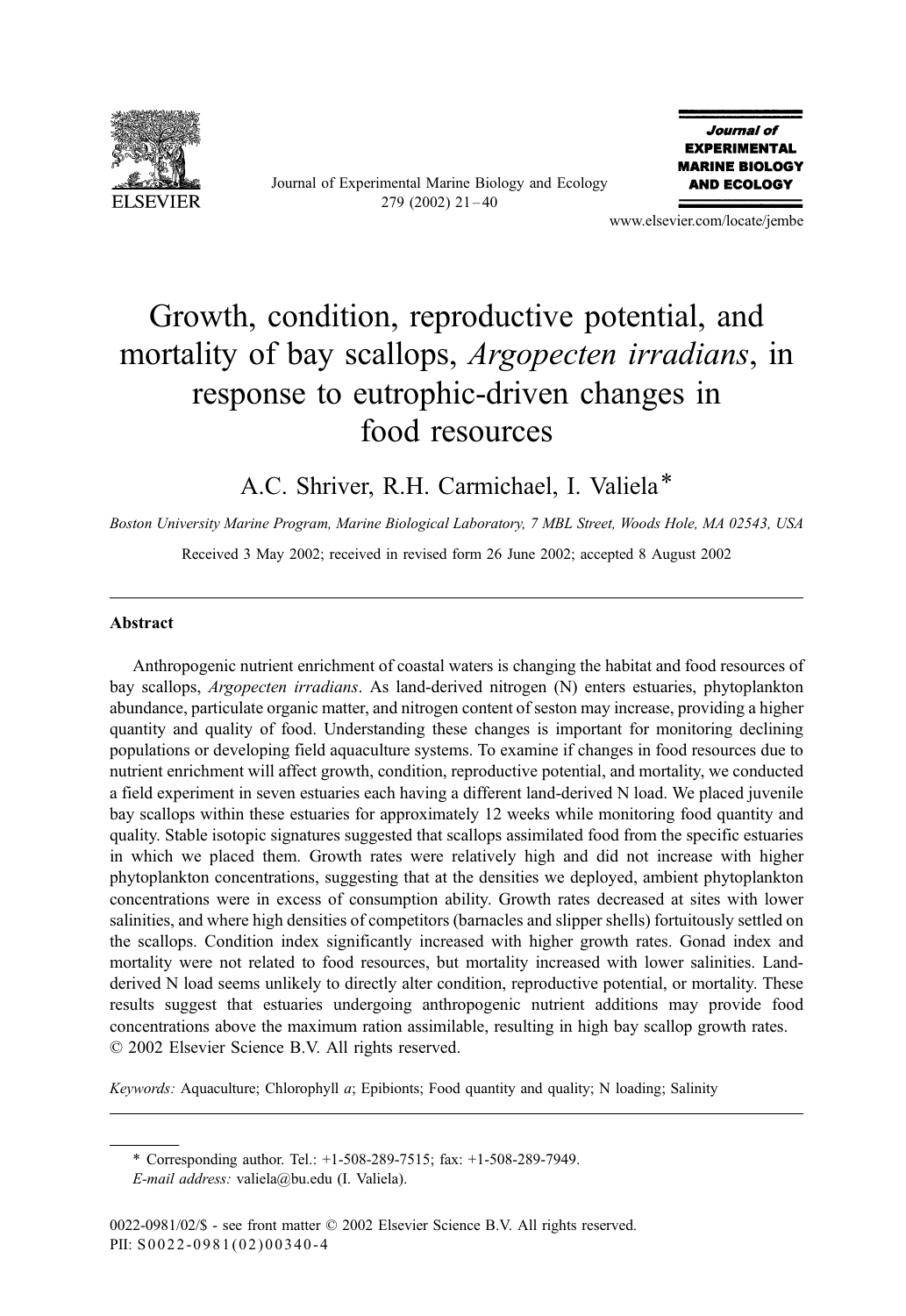# 1. Introduction

Increased anthropogenic nutrient additions to coastal waters due to urbanization, agriculture, and atmospheric deposition is one of the leading problems altering the environmental quality of coastal waters today [\(GESAMP, 1990; Goldberg, 1995; Valiela](#page-17-0) et al., 1992, 1997a,b). Nutrient loading, especially of nitrogen (N), has changed aquatic community structure and function, including increased abundance of nuisance macroalgae, lowered oxygen concentrations, and has caused the reduction of eelgrass beds [\(Valiela et](#page-18-0) al., 1992). The effects of increased nitrogen loading to coastal waters are important to understand because N limits phytoplankton production, and in excess may lead to eutrophication [\(Nixon et al., 1986; Valiela, 1995\),](#page-18-0) thereby changing food resources of suspension feeders.

Bay scallop, *Argopecten irradians*, populations have been declining due to declining eelgrass habitat and coastal eutrophication [\(Stauffer, 1937; Dreyer and Castle, 1941;](#page-18-0) Stewart et al., 1981; Leavitt and Karney, 2001). Eelgrass (Zostera marina) meadows are the main habitat for bay scallops, and are rapidly disappearing as shallow estuaries become eutrophied [\(Belding, 1910b; Gutsell, 1930; Stauffer, 1937; Dreyer and Castle, 1941;](#page-16-0) Valiela et al., 1992; Duarte, 1995; Short and Burdick, 1996; Valiela and Cole, 2002). Much attention has been focused on eutrophication driven loss of eelgrass beds, the key habitat for bay scallops, but little on other effects of coastal eutrophication on bay scallops through changes in food resources.

Increased land-derived nitrogen entering an estuary could alter food resources for suspension-feeding bivalves. Since nitrogen is the major limiting nutrient of coastal waters, increases in phytoplankton abundance, particulate organic matter and N content of seston are likely to increase as land-derived N load increases [\(Ryther and Dunstan, 1971;](#page-18-0) Howarth, 1988; Valiela, 1995). These changes may change the quantity and quality of food. Food quantity can be assessed as the abundance of phytoplankton and particulate organic matter. Food quality can be defined in part as the carbon to nitrogen ratio of seston and the ratio of particulate inorganic to organic matter [\(Vahl, 1980; Valiela, 1995; Cranford](#page-18-0) et al., 1998), where high inorganic content is nutritionally poor and may lower assimilation efficiency [\(Dyer, 1975; Vahl, 1980; Valiela, 1995\).](#page-17-0)

Differences in food quantity and quality may alter growth, condition, reproductive potential, and mortality. First, growth rates of bay scallops may increase with increasing phytoplankton concentrations [\(Kirby-Smith, 1970, 1972; Kirby-Smith and Barber, 1974;](#page-17-0) Cahalan et al., 1989). Thus, nitrogen enrichment may be, in part, beneficial to natural or aquacultural populations of bay scallops by increasing growth rates.

Second, food resources may alter scallop condition index (shell to tissue weight ratio). Condition index is a measure of the physiological state of a bivalve at a given moment [\(Lucas and Beninger, 1985\).](#page-17-0) [Rheault and Rice \(1996\)](#page-18-0) found a positive correlation between condition index in bay scallops and average chlorophyll ration consumed. Therefore, nutrient enrichment leading to increased food availability may increase condition index.

Third, altered food resources may affect gametogenesis and gonad development. Gonad index (the ratio of gonad weight to tissue weight) increases with food concentrations [\(Sastry, 1966, 1968\).](#page-18-0) Gonad weights can provide an ecologically meaningful estimate of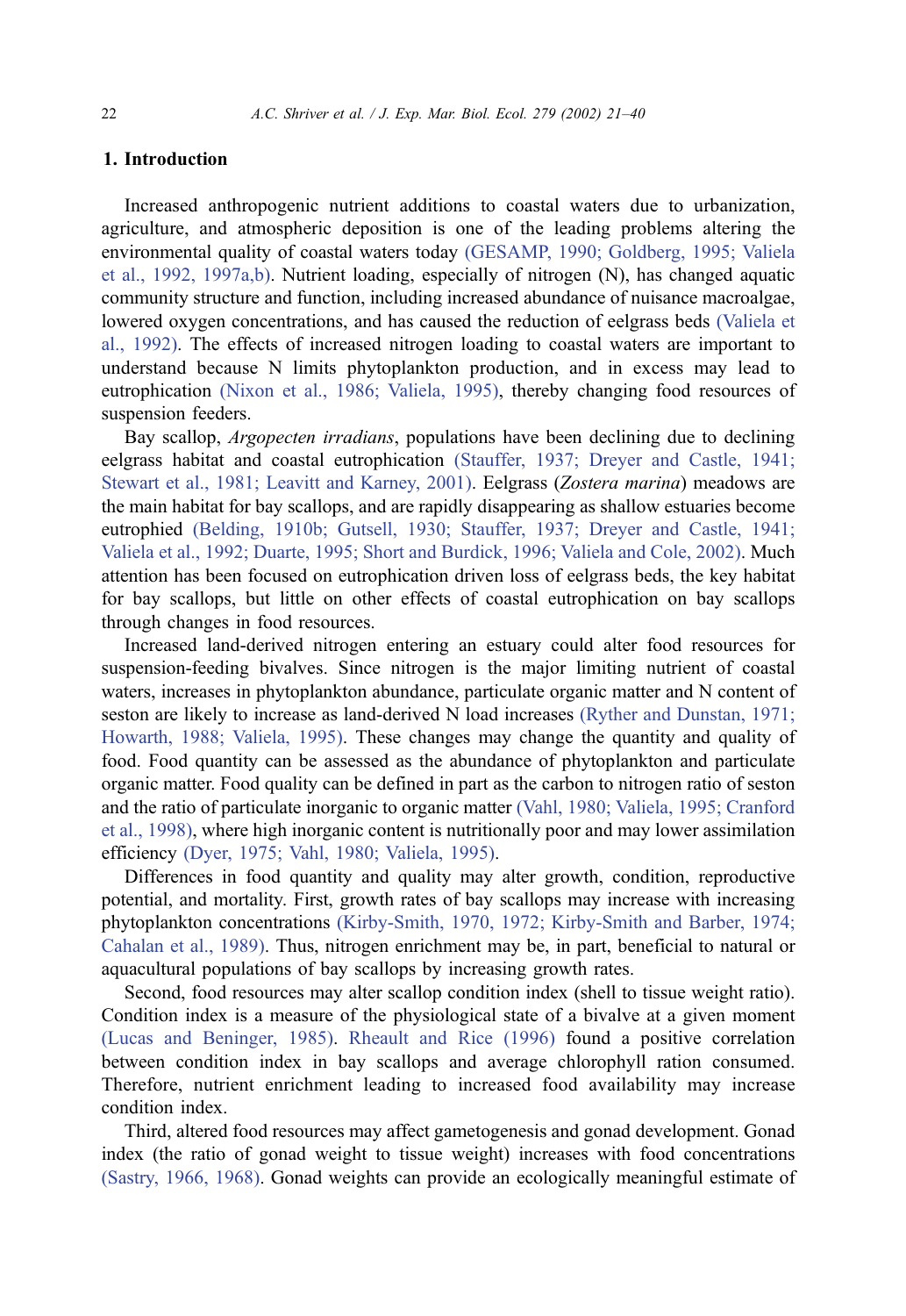gamete production or reproductive output [\(Thompson and MacDonald, 1991\).](#page-18-0) Thus, increased food quantity or quality may increase gonad development and reproductive potential.

Fourth, food resources may alter mortality. Low concentrations of food in estuaries may not provide enough nourishment to sustain a population of scallops at high densities, an important consideration in aquacultural practices [\(Duggan, 1973; Widman](#page-17-0) and Rhodes, 1991; Barber and Davis, 1997). Higher concentrations of food in eutrophic estuaries may be able to sustain higher density populations, thereby reducing mortality.

Declines in bay scallop populations have prompted increased aquacultural efforts to rear bay scallops for restoring natural populations or for farming for the valuable shucked meat [\(Leavitt and Karney, 2001\).](#page-17-0) Since most scallop aquaculture is done using field growout techniques, possibly in eutrophied bays and estuaries, it is important to understand how possible differences among field sites may affect the bay scallop. Many studies, mostly laboratory-based, have provided information on aquacultural requirements of bay scallops, such as temperature, density, and most importantly, food supply [\(Kirby-Smith,](#page-17-0) 1970, 1972; Kirby-Smith and Barber, 1974; Dyer, 1975; Cahalan et al., 1989; Widman and Rhodes, 1991; Rheault and Rice, 1996). In this experiment we examine the effects of eutrophied waters on bay scallop growth, condition, reproductive potential, and mortality through changes in food resources. To measure the effects of land-derived nitrogen enrichment, populations of scallops were allowed to grow in cages placed in estuaries with different land-derived N loads. First, to ascertain if changes in food resources due to anthropogenic nitrogen enrichment are likely to affect bay scallops, we used stable isotopic signatures to make sure the scallops were feeding on food particles produced within the estuary in which were placed. Second, to determine the effects of N load on bay scallops, we compared the differences in food resources among estuaries to the different responses of scallops.

Stable isotopic signatures have been used to link consumers within specific estuaries to the land-derived nitrogen sources entering each estuary from its watershed ([McClelland et](#page-18-0) al., 1997; McClelland and Valiela, 1998; Evgenidou and Valiela, 2002; Weiss et al., 2002). Nitrogen occurs as stable isotopes  ${}^{14}$ N and  ${}^{15}$ N in fixed proportions depending on the source and the ratio of isotopes are reported as a  $\delta^{15}N$  value [\(Peterson and Fry, 1987\).](#page-18-0) In Cape Cod estuaries, as urbanization of a watershed increases, nitrogen input to the receiving estuary shifts primarily from atmospheric deposition to primarily wastewater [\(Valiela et al., 1997b\)](#page-19-0) causing the  $\delta^{15}N$  signature to become heavier [\(McClelland et al.,](#page-18-0) 1997). Therefore, potential food particles within estuaries having different percentages of wastewater input will have recognizably distinct signatures. By comparing the  $\delta^{15}N$ signatures of seston to the  $\delta^{15}N$  signature of scallop tissue, we can assess whether scallops are feeding on particulates produced by wastewater nitrogen entering the watershed in which they are feeding or on food particles carried in from deeper water by tidal currents. Thus, stable isotopes can assure that changes in growth, condition, reproductive potential, or mortality will be in response to estuary-specific anthropogenic nitrogen loads.

To determine the effects of N load on bay scallops, we first verified that differences in N load changed chlorophyll  $a$ , total suspended particulate matter (SPM), suspended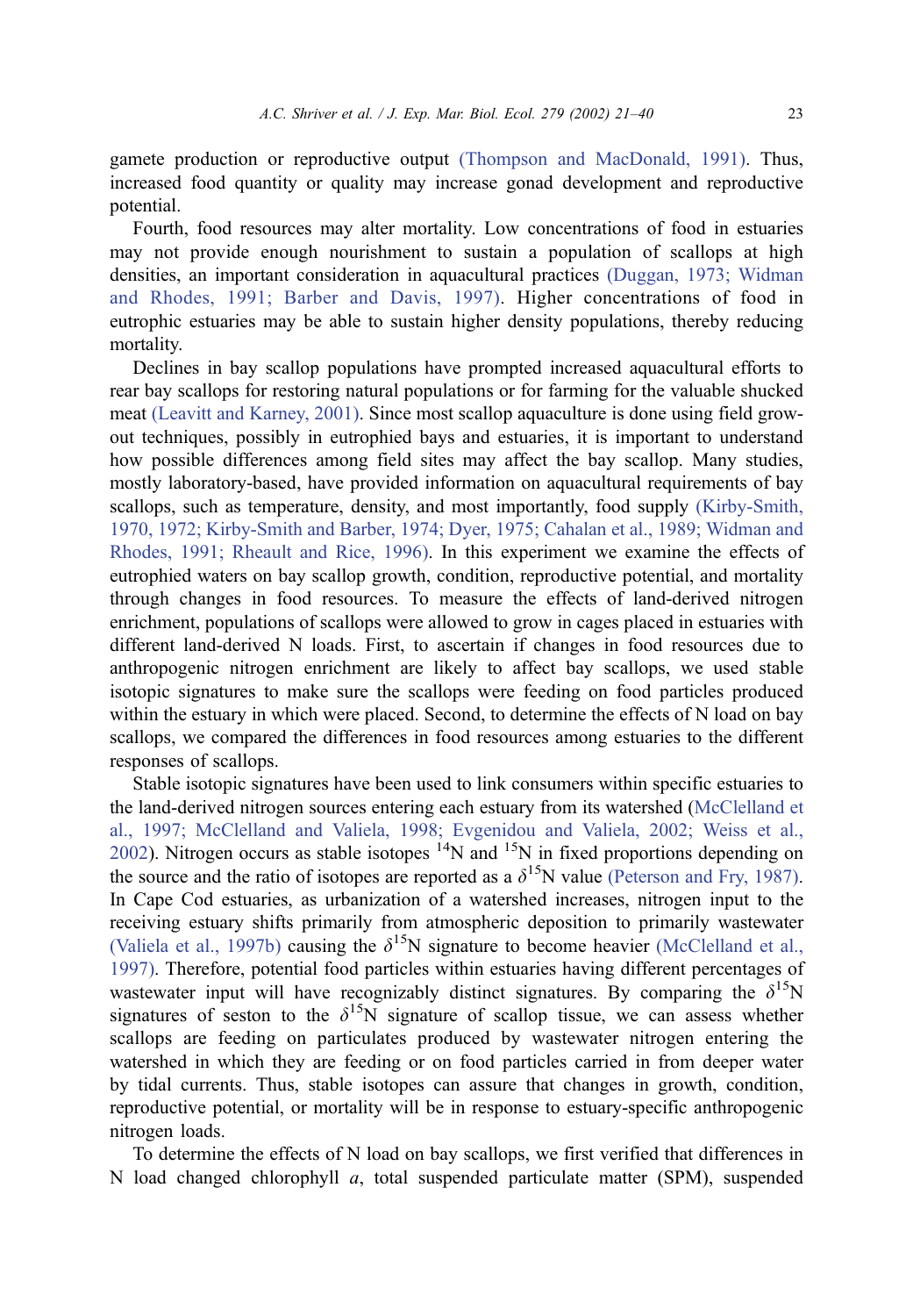<span id="page-3-0"></span>particulate organic (POM) and inorganic matter (PIM), and the carbon to nitrogen ratio of seston (C/N). We then compared differences in growth rates, condition index, gonad index, and mortality among sites to the differences in food quantity and quality among the estuaries to assess the responses of scallops to eutrophication.

# 2. Methods

Table 1

#### 2.1. Study sites

Experimental treatments consisted of seven estuaries, each having a different landderived N load due to different degrees of urbanization within their watersheds (Table 1) ([Costa, 1994; Kroeger et al., 1999; Valiela et al., 2000;](#page-17-0) Kroeger, in preparation). Four of these estuaries (Childs River, Quashnet River, Jehu Pond, and Sage Lot Pond) are located within the Waquoit Bay National Estuarine Research Reserve, Cape Cod, MA, one is located immediately west (Green Pond), and two (Snug Harbor and Wild Harbor) are located on Buzzards Bay, MA [\(Fig. 1\).](#page-4-0) Two study sites were chosen within each estuary, in locations with similar depth, flow regimes, and temperature.

#### 2.2. Design of field experiment

Juvenile bay scallops, average size of  $33.7 \pm 0.10$  mm and  $6.97 \pm 0.06$  g whole wet weight, were obtained from Taylor Seafood company, Fairhaven, MA. They were held in unfiltered flow through seawater tables for 1 or 2 weeks until field placement. Immediately

|                       | Site           | N load<br>$(kg N ha^{-1})$<br>$year^{-1}$ ) | Chlorophyll a<br>$(\mu g 1^{-1})$ | Salinity<br>$(\%_{o})$ | Initial<br>length<br>(mm) | Final<br>length<br>(mm) | Growth<br>$(mm \text{ week}^{-1})$ |
|-----------------------|----------------|---------------------------------------------|-----------------------------------|------------------------|---------------------------|-------------------------|------------------------------------|
| Sage Lot Pond         | 1              | 14                                          | 10.8                              | 30.1                   | 34.4                      | 56.3                    | 1.9                                |
|                       | $\overline{c}$ |                                             | 9.7                               | 29.4                   | 34.0                      | 53.9                    | 1.7                                |
| Jehu Pond             |                | 21                                          | 11.5                              | 29.4                   | 33.7                      | 56.3                    | 2.0                                |
|                       | 2              |                                             | 12.8                              | 28.8                   | 33.9                      | 55.7                    | 1.9                                |
| Wild Harbor           |                | 65                                          | 11.6                              | 24.9                   | 32.6                      | 41.5                    | 0.8                                |
|                       | 2              |                                             | 15.4                              | 23.9                   | 32.6                      | 40.9                    | 0.7                                |
| Green Pond            |                | 178                                         | 28.77                             | 25.5                   | 33.5                      | 52.0                    | 1.7                                |
|                       | 2              |                                             | 16.88                             | 29.0                   | 33.5                      | 53.4                    | 1.7                                |
| Snug Harbor           |                | 236                                         | 28.33                             | 18.4                   | 33.5                      | 43.5                    | 0.9                                |
|                       | 2              |                                             | 26.5                              | 25.0                   | 33.6                      | 51.5                    | 1.6                                |
| <b>Quashnet River</b> | 1              | 353                                         | 27.4                              | 21.9                   | 34.8                      | 38.0                    | 0.6                                |
|                       | 2              |                                             | 20.6                              | 23.1                   | 33.9                      | no data                 | no data                            |
| Childs River          |                | 601                                         | 29.6                              | 23.3                   | 34.2                      | 47.8                    | 1.2                                |
|                       | 2              |                                             | 23.1                              | 24.5                   | 34.1                      | 47.4                    | 1.2                                |

N load, chlorophyll  $a$ , salinity, and initial and final shell height for the two sites in each of the seven estuaries

Growth was calculated as the increase in shell length during the experiment. No data were available on the final size and growth rate for Quashnet River 2 due to 100% mortality at this site.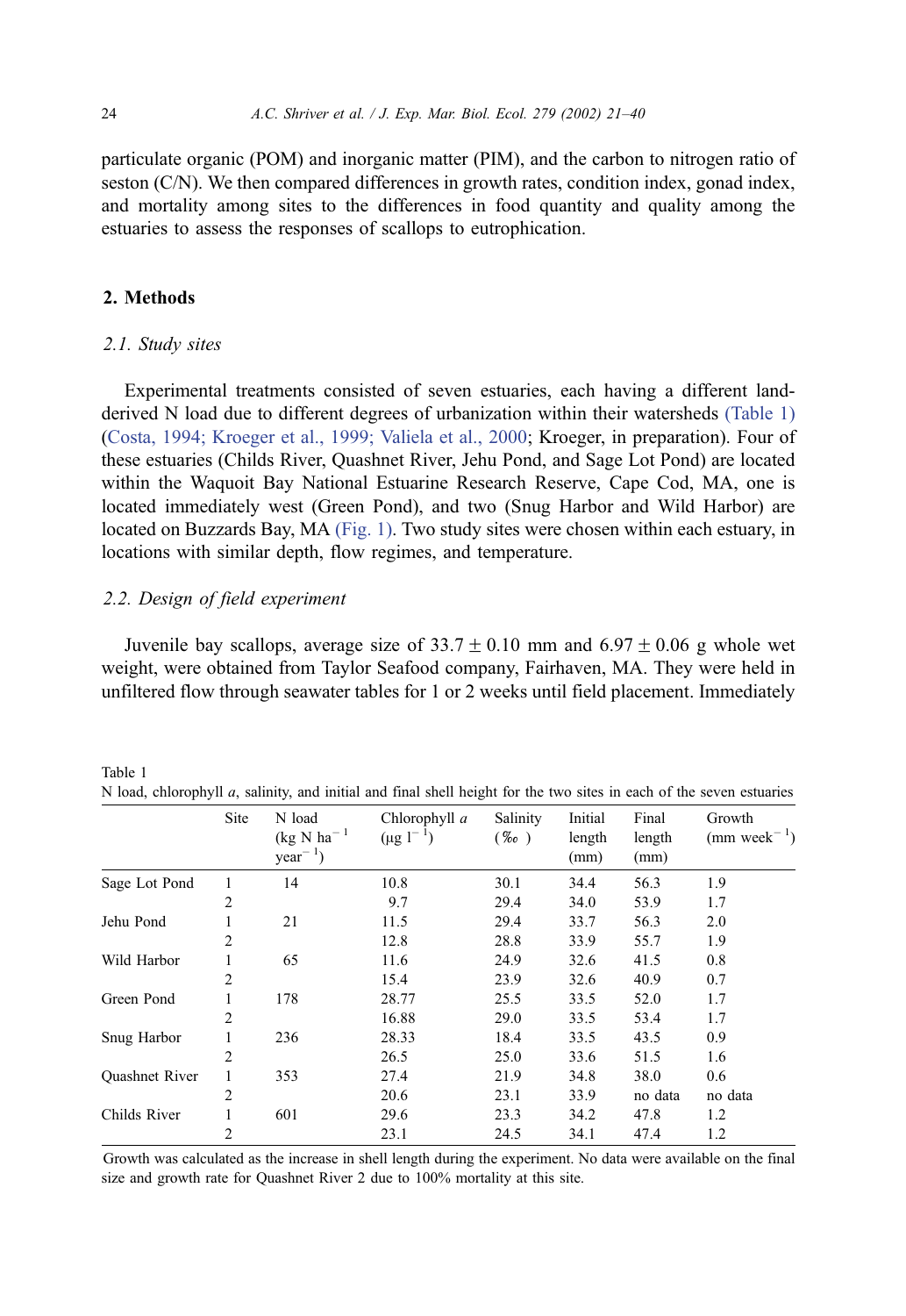<span id="page-4-0"></span>

Fig. 1. Map of the seven study estuaries. Dots represent location of sites within estuaries. Lower figure: Childs River (CR), Quashnet River (QR), Green Pond (GP), Jehu Pond (JP), and Sage Lot Pond (SLP). Upper figure: Wild Harbor (WH) and Sung Harbor (SH).

before field placement, each individual was weighed, measured using calipers to the nearest 0.05 mm, and randomly labeled with a plastic numbered tag attached to both shells using a marine underwater patching compound (Pettit Paint, Rockaway, NJ).

Twenty-five scallops were placed in plastic coated wire mesh boxes  $(30 \times 30 \times 10 \text{ cm})$ lined with 4-mm plastic mesh sewn shut to prevent predation by small crabs. Two boxes were placed at each site for a total of 100 scallops per estuary. Sites were a few meters from shore and at approximately 1 m depth at mean low tide. Tidal range was approximately  $0.3-1$  m. To prevent covering by benthic macroalgae, the boxes were suspended 10 cm off the bottom by stakes attached to the corners of the box, and boxes were cleaned every 2 weeks with a bristled brush. Scallops were allowed to grow in the field for approximately 12 weeks from early June to early September 2001. Since most growth occurs during the 4 or 5 warmest months of the year [\(Belding, 1910b; Gutsell,](#page-16-0) 1928) when phytoplankton abundance is highest, seasonality was not a considerable factor in this experiment. At the end of the experiment, all scallops were collected and taken to the lab, where they were drained of mantle water and frozen until analyzed.

## 2.3. Assessment of potential food

To evaluate the potential food regimes at each site, water samples were collected every 2 weeks at each site during the time scallops were in the field to measure concentrations of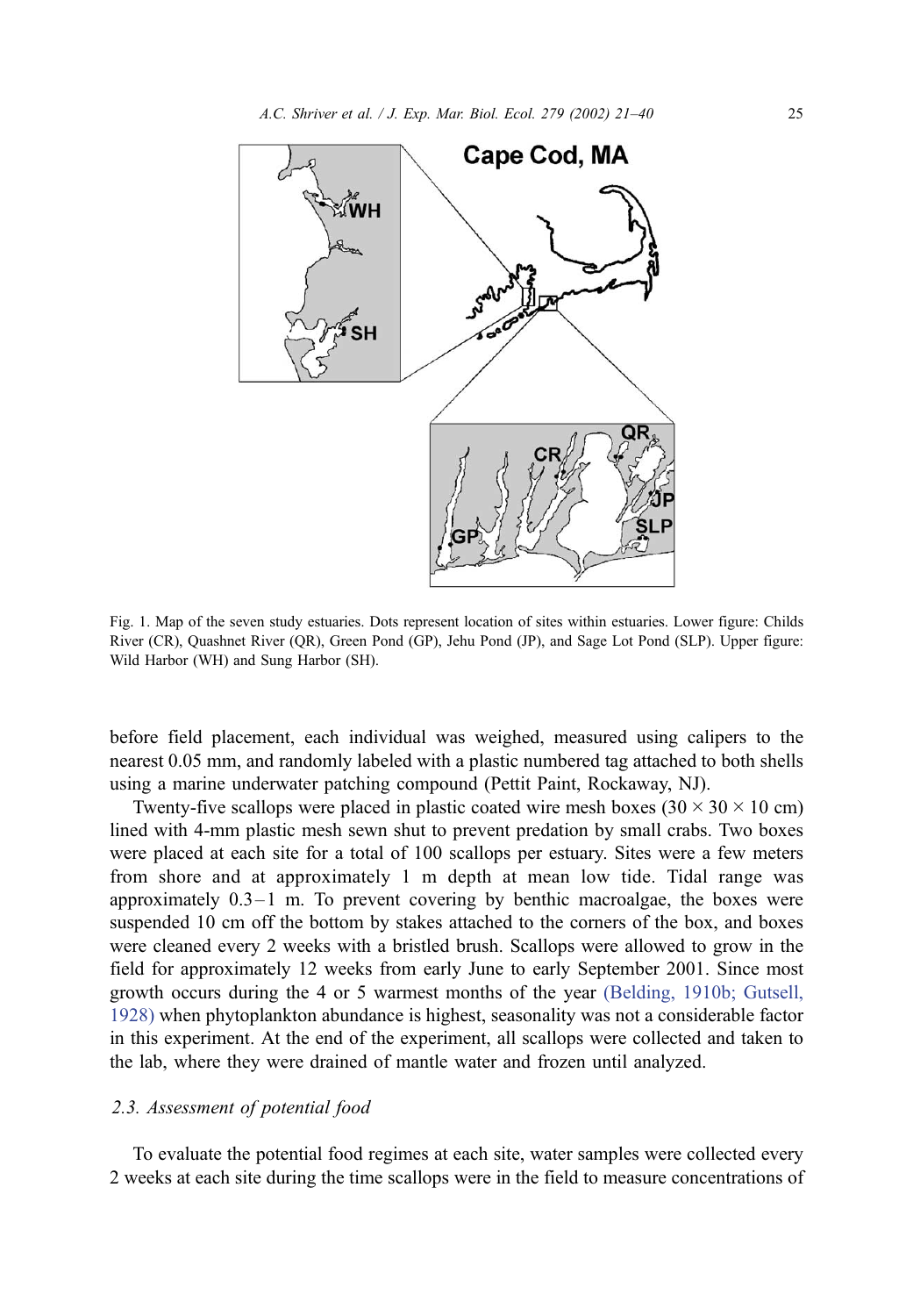chlorophyll a, total suspended particulate matter, organic and inorganic matter, and carbon to nitrogen ratio of seston. Two liters of water were collected in acid-washed 1-l plastic bottles in the area and at depth where the scallops were growing. Water samples were kept on ice and in the dark until filtered on ashed GF/F Whatman 47 mm  $0.7 \mu M$  glass fiber filters (25 mm for C/N analysis). Filters for chlorophyll  $a$  determination were stored at 4  $\degree$ C, and filters for C/N and stable isotope analysis were dried at 60  $\degree$ C overnight and then placed in a dessicator.

Chlorophyll a concentration was determined according to [Lorenzen \(1967\)](#page-17-0) by acetone extraction and spectrophotometery. Total suspended particulate matter was determined by comparison of filter weights before and after filtration of a known amount of water. Ashing filters at 490  $\degree$ C for 4 h determined the organic vs. inorganic content of SPM. To determine the amount of carbon and nitrogen in the seston, filters were combusted in a Perkin Elemental Analyzer model 2400.

Other estuary characteristics were measured every 2 weeks at the time of water collection. Water temperature and dissolved oxygen (DO) were measured using a YSI 95, and salinity was measured using a refractometer. Since measuring DO at dawn was not always possible, DO measurements vs. the time of day were plotted, and regression was used to convert the original concentration to concentration at sunrise. This number was taken to represent lowest DO concentration at each estuary during the experiment.

#### 2.4. Response measurements

Growth was determined as the difference between initial and final shell length. Shell length was measured as the longest distance from the umbo to the shell edge. Tissue dry weights were used to determine condition index and gonad index. Tissue was separated from the shell, and shell weight was recorded. The gut was separated from the tissue to prevent contamination of  $\delta^{15}N$  signatures from unassimilated food in the gut, but kept to be included in whole tissue weights. All tissues were first dried at 60  $\degree$ C for approximately 72 h, and then tissue and gonads were weighed.

Condition index was calculated as: CI=(tissue dry weight/shell weight)  $\times$  100. Gonad index was calculated as: GI=(gonad dry weight/tissue dry weight)  $\times$  100. In Massachusetts, gonad growth peaks in July/August while spawning takes place late in August/ September [\(Sastry, 1970\).](#page-18-0) Our gonad index values were determined in September to be sure gonads were active. Percent mortality was calculated as the average number of dead scallops found per site at the end of the field experiment.

#### 2.5. Stable isotopes

To assure that the transplanted scallops were feeding on suspended particulate matter from the estuaries in which they where placed,  $\delta^{15}N$  signatures of seston and scallop tissue were measured. Nitrogen isotopic signatures were calculated as  $\delta^{15}N$  (% $\omega$ )=[ $(R_{\text{sample}}/R_{\text{sample}}/R_{\text{sample}}/R_{\text{sample}}/R_{\text{sample}}/R_{\text{sample}}/R_{\text{sample}}/R_{\text{sample}}/R_{\text{sample}}/R_{\text{sample}}/R_{\text{sample}}/R_{\text{sample}}/R_{\text{sample}}/R_{\text{sample}}/R_{\text{sample}}/R_{\text{sample}}/R_{\text{ sample}}/R_{$  $R_{\text{standard}}$ ) – 1]  $\times$  10<sup>3</sup> [\(Peterson and Fry, 1987\).](#page-18-0) Seston samples were filtered on 25 mm 0.7 µM GF/F Whatman glass fiber filters until clogged, to assure enough sample was present to obtain a signal and dried at 60  $\degree$ C overnight. The dry tissue, guts excluded, of 10 randomly chosen scallops from each site was ground to a powder. Filters and tissue were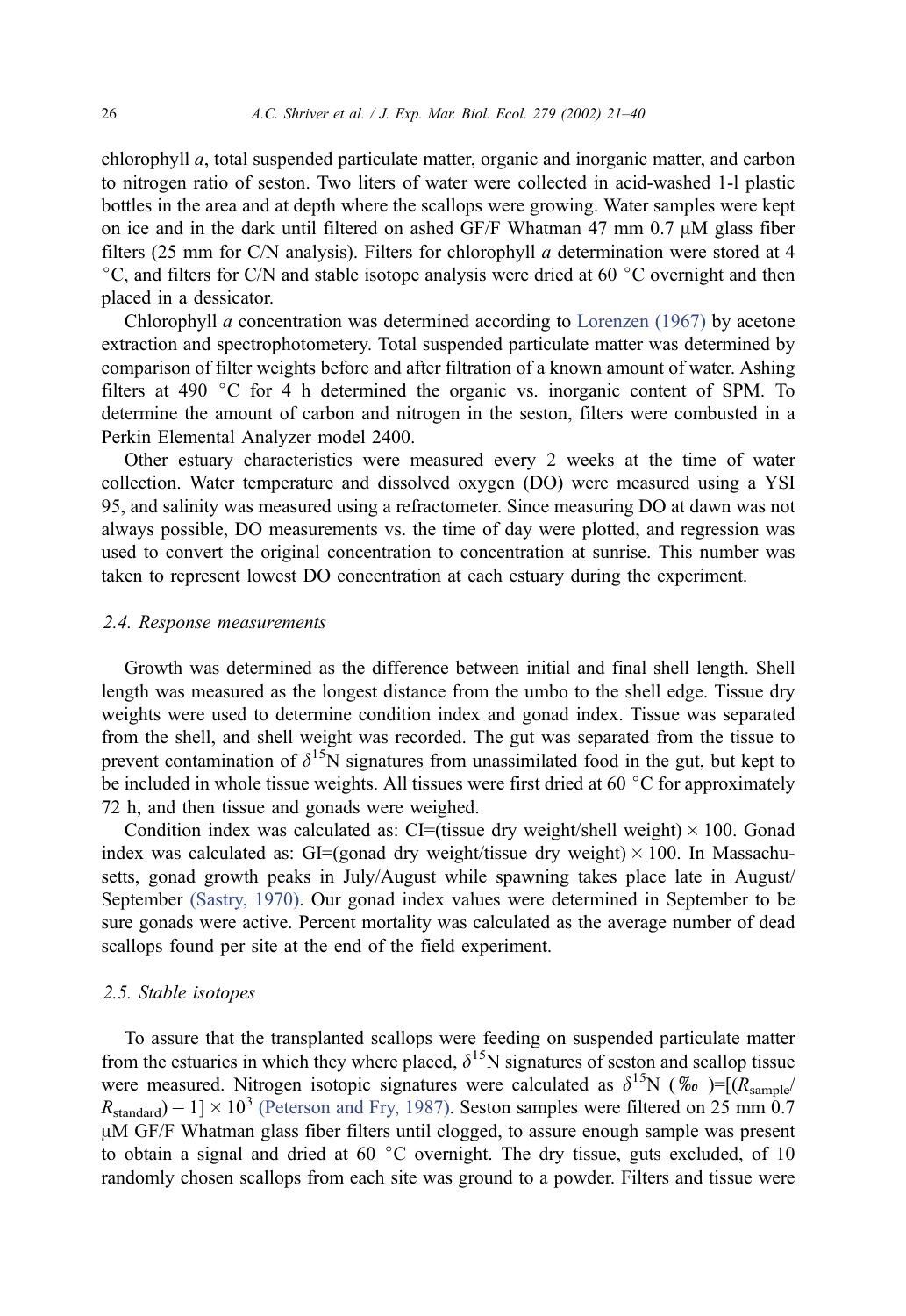analyzed in a Finnegan Delta-S isotope ratio mass spectrometer at the Boston University Stable Isotope Facility.

## 2.6. Statistics

For regression analysis, all independent variables in this study (i.e. food resources and salinity) contained natural variation or error. For comparisons using these variables, a Model II geometric mean regression was used [\(Sokal and Rohlf, 1995\).](#page-18-0) The only exception was for analysis involving N load and percent wastewater as the independent variable. These were assumed not have variation and therefore a Model I regression was used.

# 3. Results and discussion

## 3.1. Food quantity and quality

Food resources available to suspension feeders in the estuaries of this study differed in some aspects but not in others. Chlorophyll  $a$  concentrations were significantly higher in estuaries receiving larger land-derived N loads [\(Fig. 2, top\).](#page-7-0) Concentrations of total suspended particulate matter and organic matter were not significantly higher with larger N loads [\(Fig. 2, middle\).](#page-7-0) The ratio of particulate inorganic matter to organic matter also was not related to N load [\(Appendix A, Shriver, 2002\).](#page-18-0) The ratio of carbon to nitrogen in particulates decreased significantly as N load increased, suggesting that larger N loads yielded better quality food for suspension feeders [\(Fig. 2, bottom\).](#page-7-0) These different chlorophyll  $\alpha$  concentrations and C/N values suggest that higher quantity and better quality food particles were available to scallops in estuaries with higher land-derived N load.

## 3.2. Stable nitrogen isotopes

The  $\delta^{15}$ N of suspended particulate matter increased significantly as the percentage of total N contributed by wastewater to the estuary increased [\(Fig. 3, top\).](#page-8-0) This result suggests that the watersheds of the different estuaries impose a distinctive signature on the phytoplankton (or SPM) in each estuary. The  $\delta^{15}N$  signatures in scallop tissue parallel the differences in  $\delta^{15}N$  values of suspended particulate matter [\(Fig. 3, bottom\),](#page-8-0) suggesting that scallops obtained food particles largely from the estuary in which they were placed. Most of the  $\delta^{15}N$  in scallop tissue fall within a range 2–4% higher than the corresponding value of SPM in each estuary, a fractionation characteristic of a trophic level shift from producers to consumers [\(Peterson and Fry, 1987; McClelland et al., 1997\).](#page-18-0)

These results link the nitrogen in the scallops and suspended particulate matter to the specific watershed and estuary in which scallops were grown, and not to food sources carried in from deeper water by tidal currents. These data, taken together, strongly suggest a close coupling of watershed derived nitrogen into food (SPM) and scallop assimilation of this nitrogen into tissue.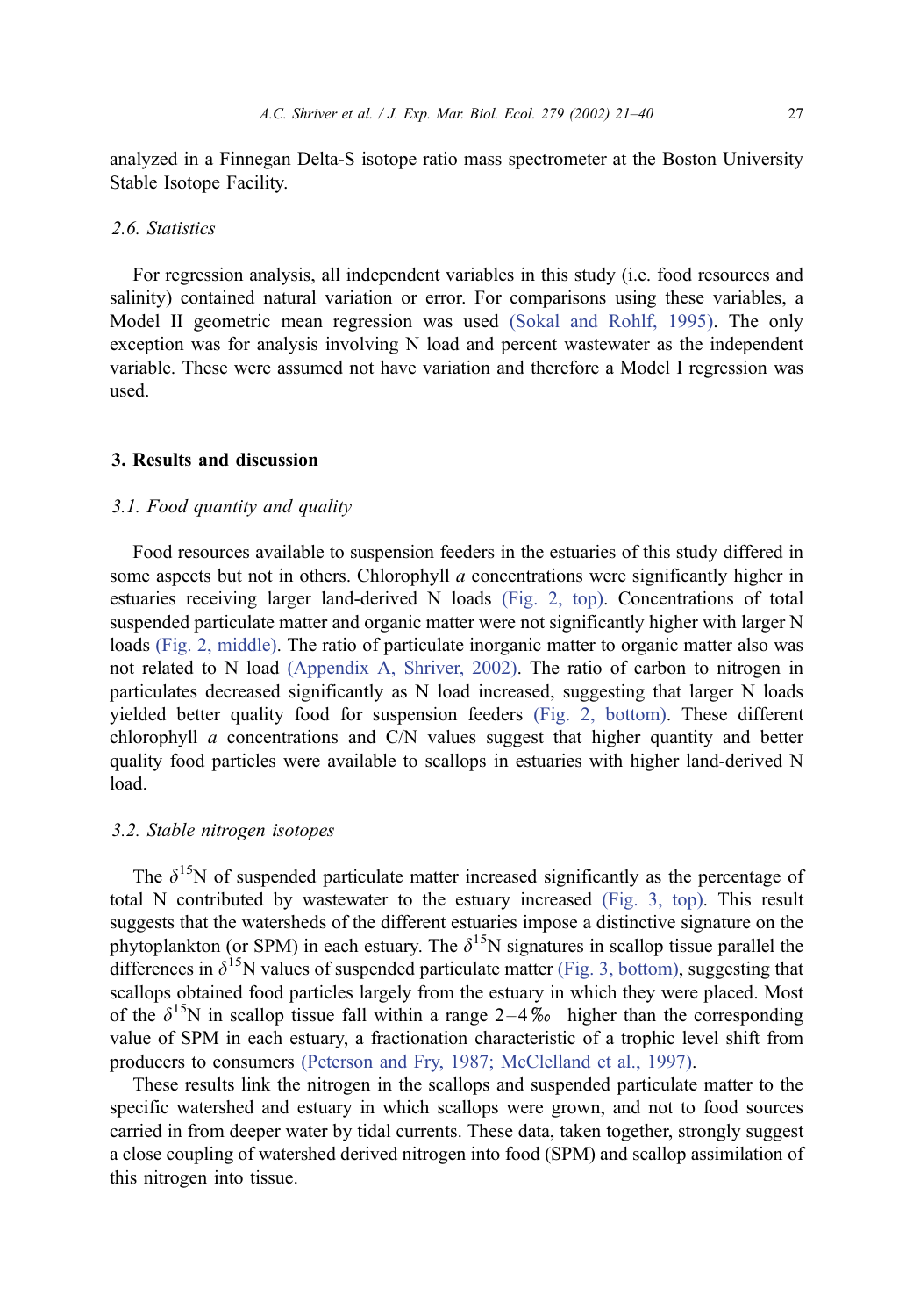<span id="page-7-0"></span>

Fig. 2. Mean concentrations of chlorophyll  $a \pm$  standard error (top), suspended particulate matter  $\pm$  standard error (middle), and the carbon to nitrogen ratio  $\pm$  standard error (bottom) vs. N load entering the estuaries. \*:  $p < 0.05$ , \*\*\*:  $p < 0.001$ .

## 3.3. Growth response to food resources

Bay scallop shell growth differed among all estuaries and ranged from 0.6 to 2.0 mm week $^{-1}$  [\(Table 1\).](#page-3-0) Growth of the scallops did not respond to the differences in food quantity or quality supplied in these estuaries. Growth rate was not significantly related to land-derived N load [\(Fig. 4, top\),](#page-9-0) chlorophyll  $a$  concentration ([Fig. 4, middle\)](#page-9-0), particulate organic matter [\(Fig. 4, bottom\),](#page-9-0) or to the ratio of particulate inorganic matter to organic matter [\(Shriver, 2002\).](#page-18-0) Growth did significantly increase with C/N of suspended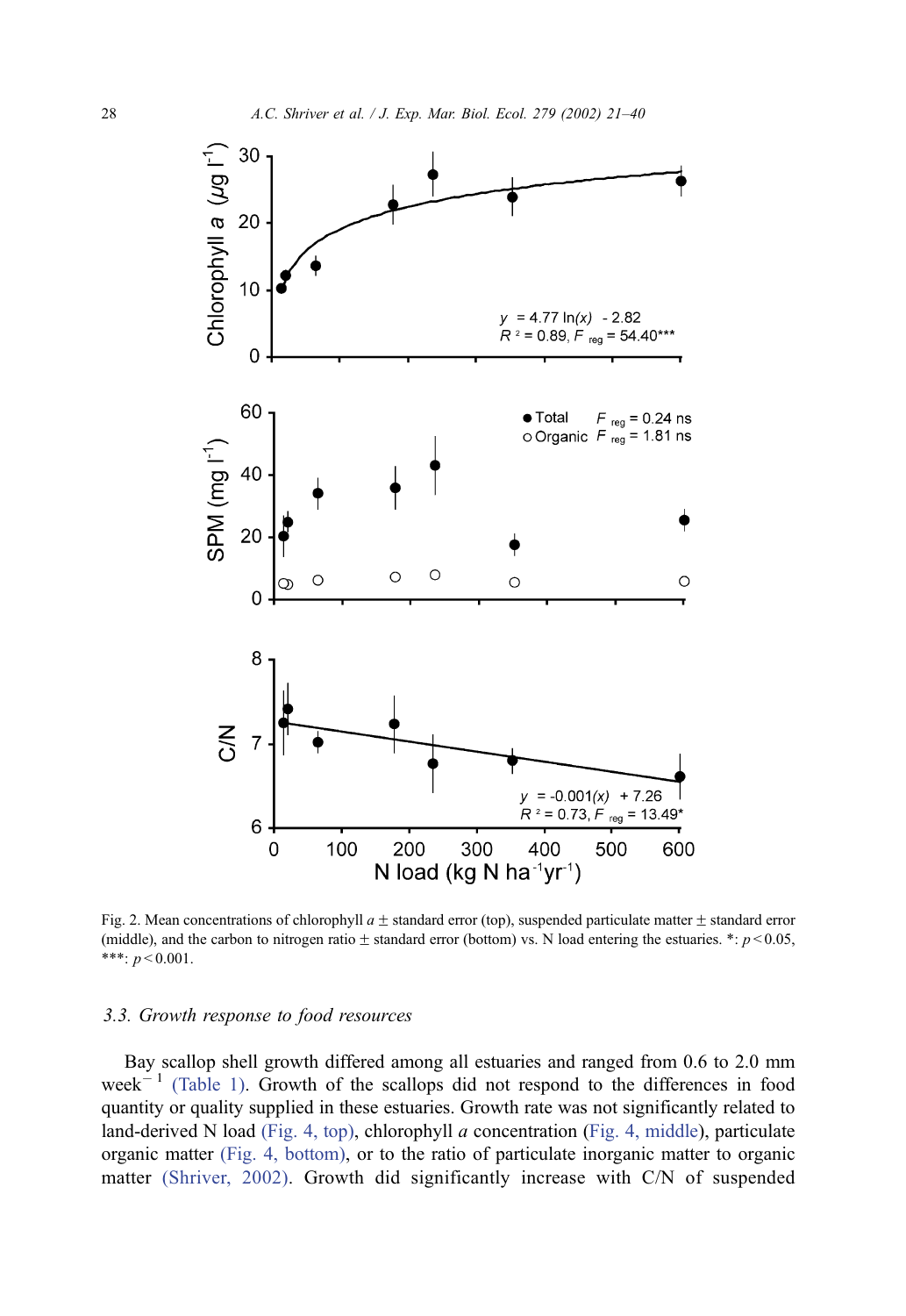<span id="page-8-0"></span>

Fig. 3.  $\delta^{15}$ N of SPM vs. the percent wastewater contribution to each estuary (top).  $\delta^{15}$ N of tissue vs.  $\delta^{15}$ N of SPM (bottom). Dashed lines represent a  $2-4\%$  trophic shift. Wastewater percentages from [McClelland and Valiela](#page-18-0) (1998), Kroeger (1999), Kroeger et al. (in preparation), and modified from [Costa \(1994\).](#page-17-0) Where there is no visible standard error bar, the value is smaller than the symbol. \*\*:  $p < 0.01$ .

particulates [\(Fig. 5\).](#page-10-0) This response is unexpected (and discussed further in salinity section) since most other sources suggest that growth increases among bivalves consuming food with low C/N values [\(Jordan and Valiela, 1982; Valiela, 1995; Cranford et al., 1998;\).](#page-17-0)

Chlorophyll a concentrations were high in the seven estuaries studied compared to those reported in other studies relating chlorophyll a concentration to the growth of bay scallops [\(Fig. 6\).](#page-10-0) Other studies have shown that scallop growth rates increased as chlorophyll concentrations increased [\(Fig. 7\)](#page-11-0) [\(Kirby-Smith, 1970, 1972\),](#page-17-0) but these measurements were conducted at relatively lower concentrations of chlorophyll ( < 15  $\mu$ g l<sup>-1</sup>). [Kirby-Smith and Barber \(1974\)](#page-17-0) suggest that maximum growth rates of scallops could be achieved at chlorophyll concentrations of about 5  $\mu$ g l<sup>-1</sup> or less. Such concentrations were exceeded in all of the sites in this study [\(Fig. 2, top\).](#page-7-0) If chlorophyll a concentrations in the estuaries of this study exceeded those upper thresholds of concentrations, we might expect growth rates to be high in all of the estuaries. Growth rates were indeed among the highest previously reported [\(Table 2\).](#page-11-0)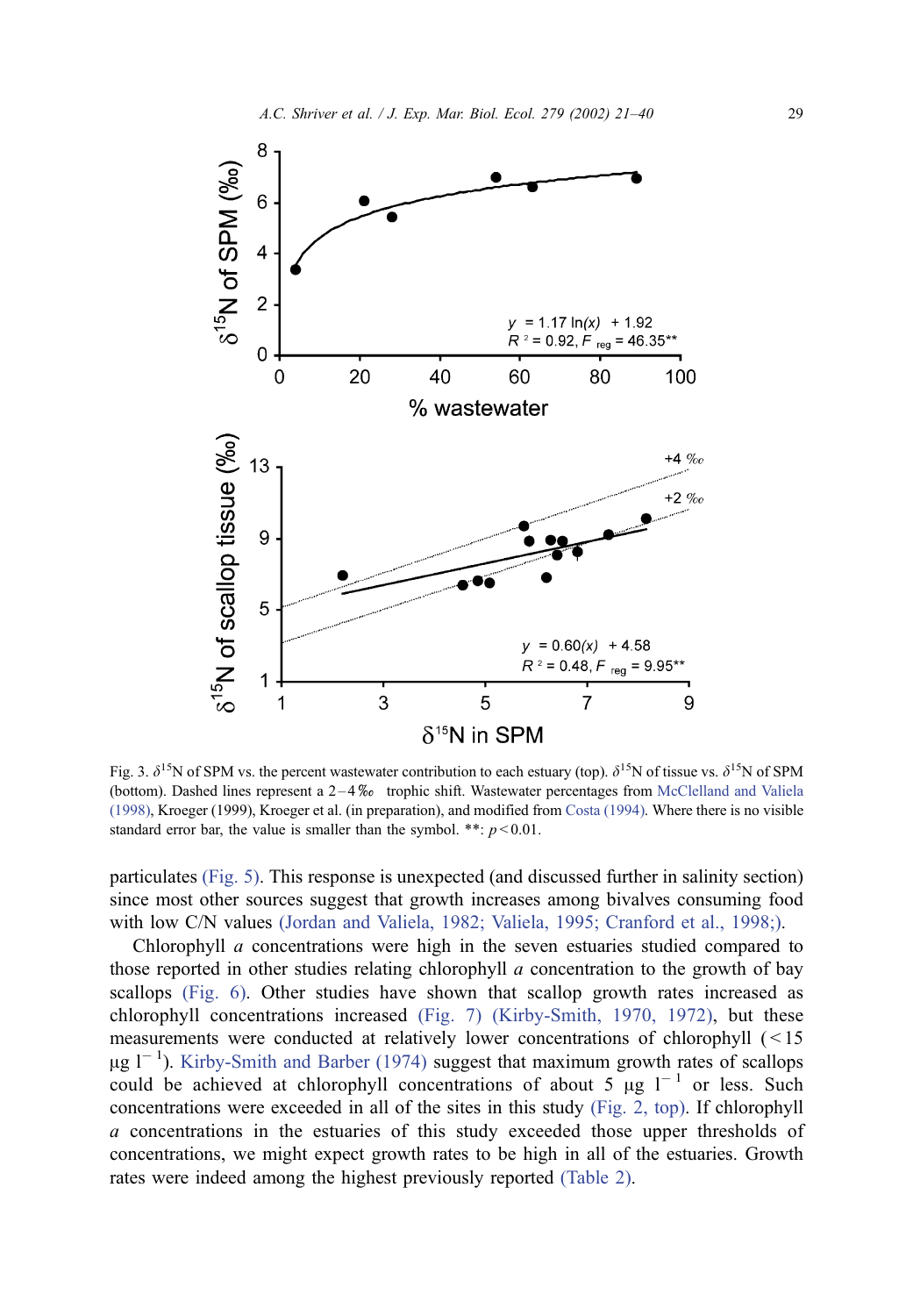<span id="page-9-0"></span>

Fig. 4. Mean growth rate (mm week<sup>-1</sup>) vs. N load (top), chlorophyll *a* concentration (middle) and particulate organic matter (bottom). Where there is no visible standard error bar, the value is smaller than the symbol.

In general, bivalve growth rates have been described as a logarithmic function of food ration [\(Bayne and Newell, 1983\).](#page-16-0) We fitted such a curve to published and present data on bay scallop growth [\(Fig. 7\)](#page-11-0) to approximately define the response to food supply. All the values of this study (black circles) lie beyond the 5  $\mu$ g l<sup>-1</sup> suggested as the minimum chlorophyll concentration where maximum growth can be achieved. The line in [Fig. 7](#page-11-0) begins to level off at 5  $\mu$ g l<sup>-1</sup>. Our results suggest that the estuaries in this study provided particulate foods in excess of what might be consumed and assimilated by the bay scallops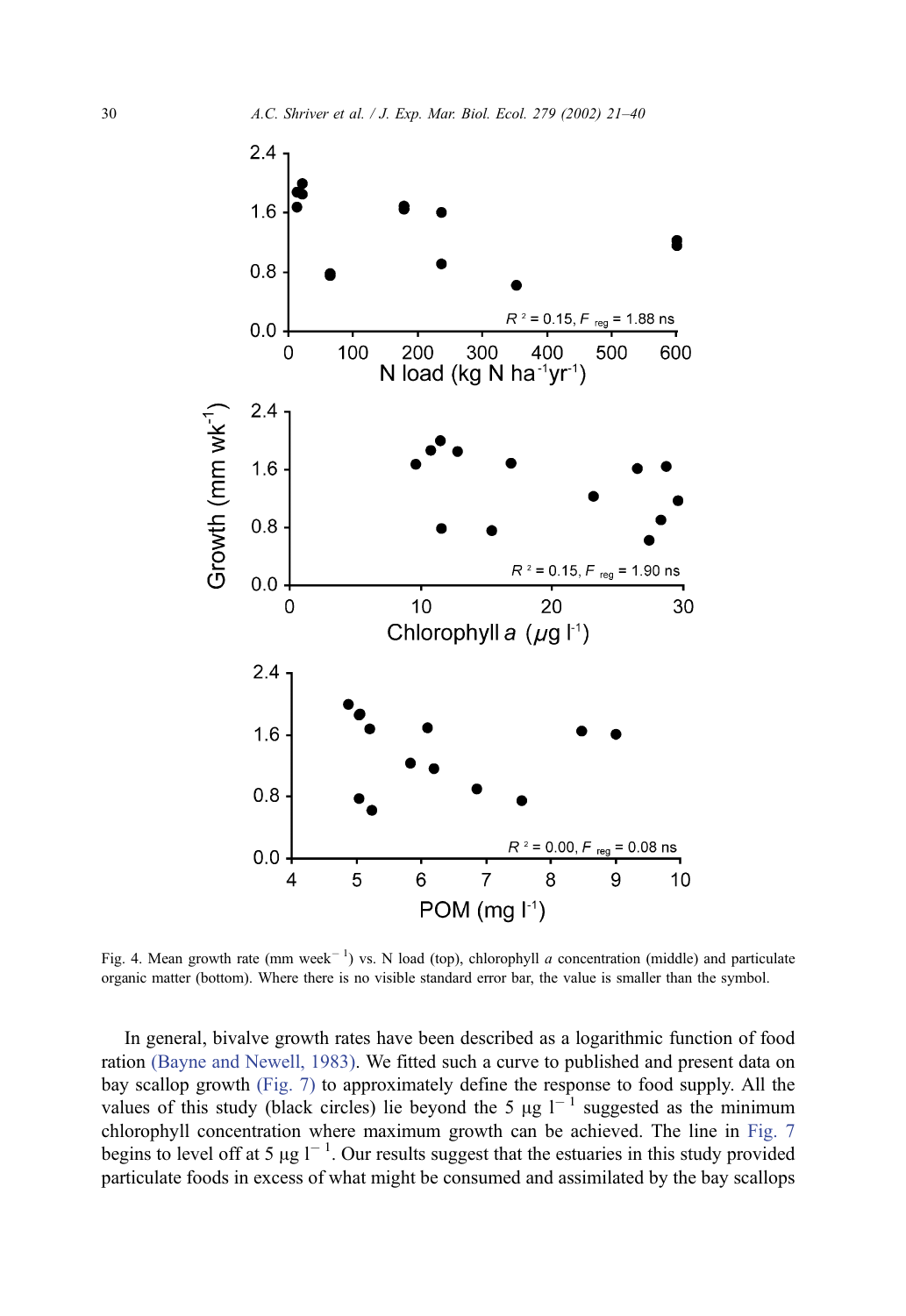<span id="page-10-0"></span>

Fig. 5. Mean growth rates (mm week<sup> $-1$ </sup>) vs. carbon to nitrogen ratio of seston. Where there is no visible standard error bar, the value is smaller than the symbol. \*:  $p < 0.05$ .

at the densities we established in the experimental cages. The scallops in these cages were not food limited, and may have assimilated as much food as was possible.

Since food concentration in our estuaries may be saturated, we would expect that growth rates could reach a uniform maximum across all sites, but there was much variation in shell growth rates. The observed variation may be attributable to several factors, including competition for food with epibionts [\(Belding, 1910a; Sinderman, 1971;](#page-16-0) Allen and Costello, 1972; Broom, 1976; Motet, 1979), differences in salinity, temperature [\(Kirby-Smith and Barber, 1974; Tettelbach and Rhodes, 1981; Barber and Blake,](#page-17-0) 1983; Barber and Davis, 1997), and concentration of dissolved oxygen [\(Van Dam,](#page-19-0) 1954). We used additional observations and measurements collected at the field sites to see if we could identify factors that could have been responsible for the variation in growth rates.



Fig. 6. Comparison of percent frequency of average chlorophyll a concentrations from this experiment  $(\Box)$ , and natural concentrations used in experiments of the growth response of A. *irradians* ( $\Box$ ) [\(Rheault and Rice, 1996;](#page-18-0) Leverone, 1995; Kirby-Smith and Barber, 1974; Kirby-Smith, 1970, 1972).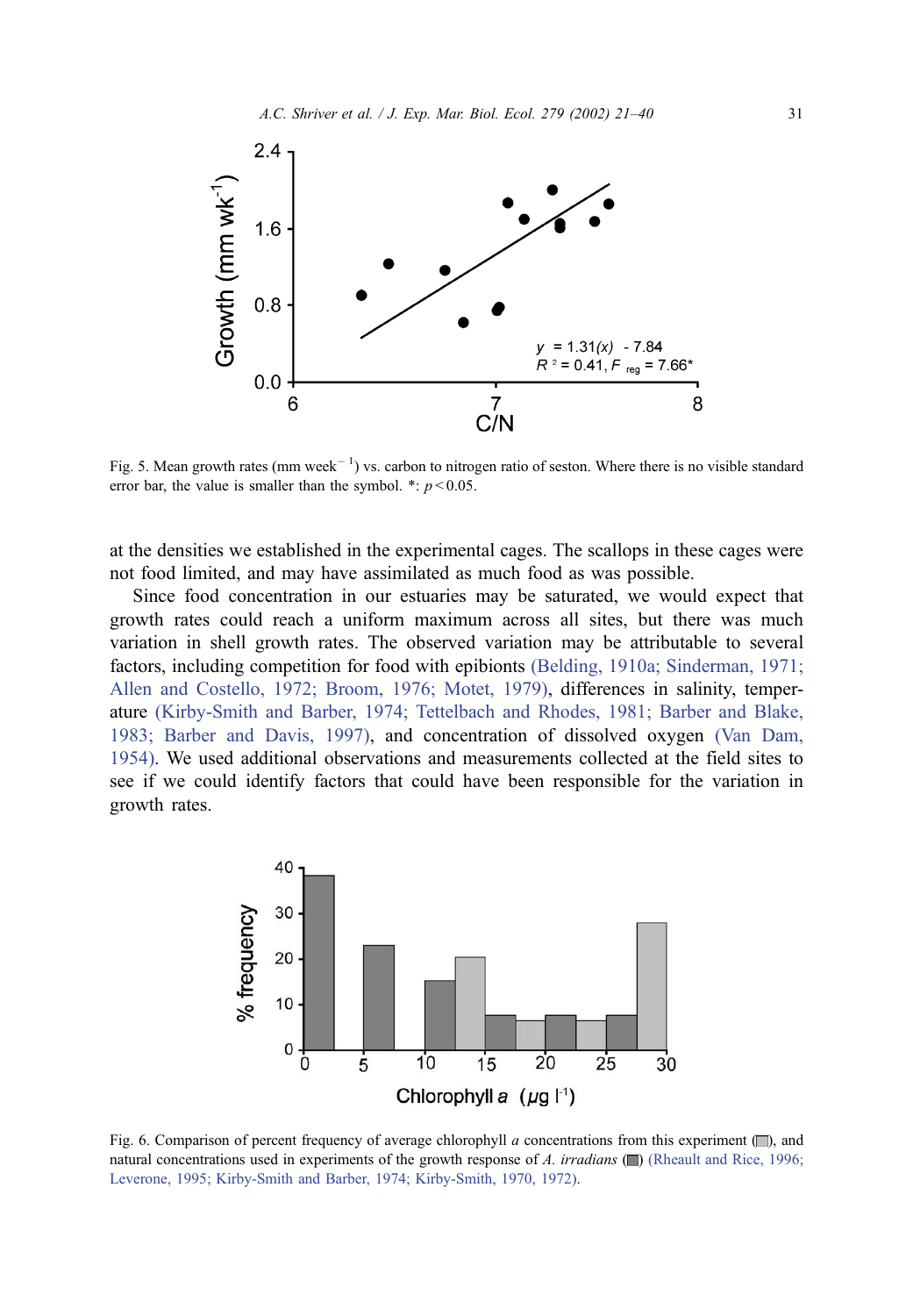<span id="page-11-0"></span>

Fig. 7. Mean growth rates (mm week<sup>-1</sup>) vs. chlorophyll a concentrations for this study, [Leverone \(1995\),](#page-17-0) and [Kirby-Smith \(1970\)](#page-17-0) (field experiment only). Model II regression for all points (-). Upper dashed line represents postulated growth without the effect of salinity. Lower dashed line represents postulated growth with epibionts causing food competition. WH1, WH2, and SN1 represent those sites with epibionts. \*\*:  $p < 0.01$ .

#### 3.4. Growth response to competition with epibionts

Suspension feeders that settle on scallop shells may compete for food with their host scallop [\(Belding, 1910a; Sinderman, 1971; Allen and Costello, 1972; Broom, 1976;](#page-16-0) Motet, 1979). These colonizers are suspension feeders that could have reduced phytoplankton concentrations below the amount at which food was no longer limiting, possibly reducing growth rates of the scallops.

Food competition by epibionts may have reduced growth rates in some sites where there was a fortuitous settlement of barnacles (Chthamalus fragilis) and slipper shells (Crepidula fornicata) on the scallop shells (Fig. 7). In three sites (Wild Harbor 1, Wild

| Maximum growth rate (mm week <sup>-1</sup> ) | Source                               |  |  |
|----------------------------------------------|--------------------------------------|--|--|
| 1.26                                         | Belding $(1910a)$                    |  |  |
| 1.26                                         | Barber and Davis (1997)              |  |  |
| 1.30                                         | Barber and Blake (1983)              |  |  |
| 1.30                                         | Heffernan et al. (1988)              |  |  |
| 1.40                                         | Kirby-Smith (1970) (field data only) |  |  |
| 1.47                                         | Irlandi et al. (1999)                |  |  |
| 1.68                                         | Cahalan et al. (1989)                |  |  |
| 1.75                                         | Castagna and Duggan (1971)           |  |  |
| 1.82                                         | Leverone (1995)                      |  |  |
| 2.0                                          | This study                           |  |  |
| 2.50                                         | Tettelbach (1987)                    |  |  |

Reported rates of maximum A. irradians growth (mm week<sup>-1</sup>), including the results of this study

Table 2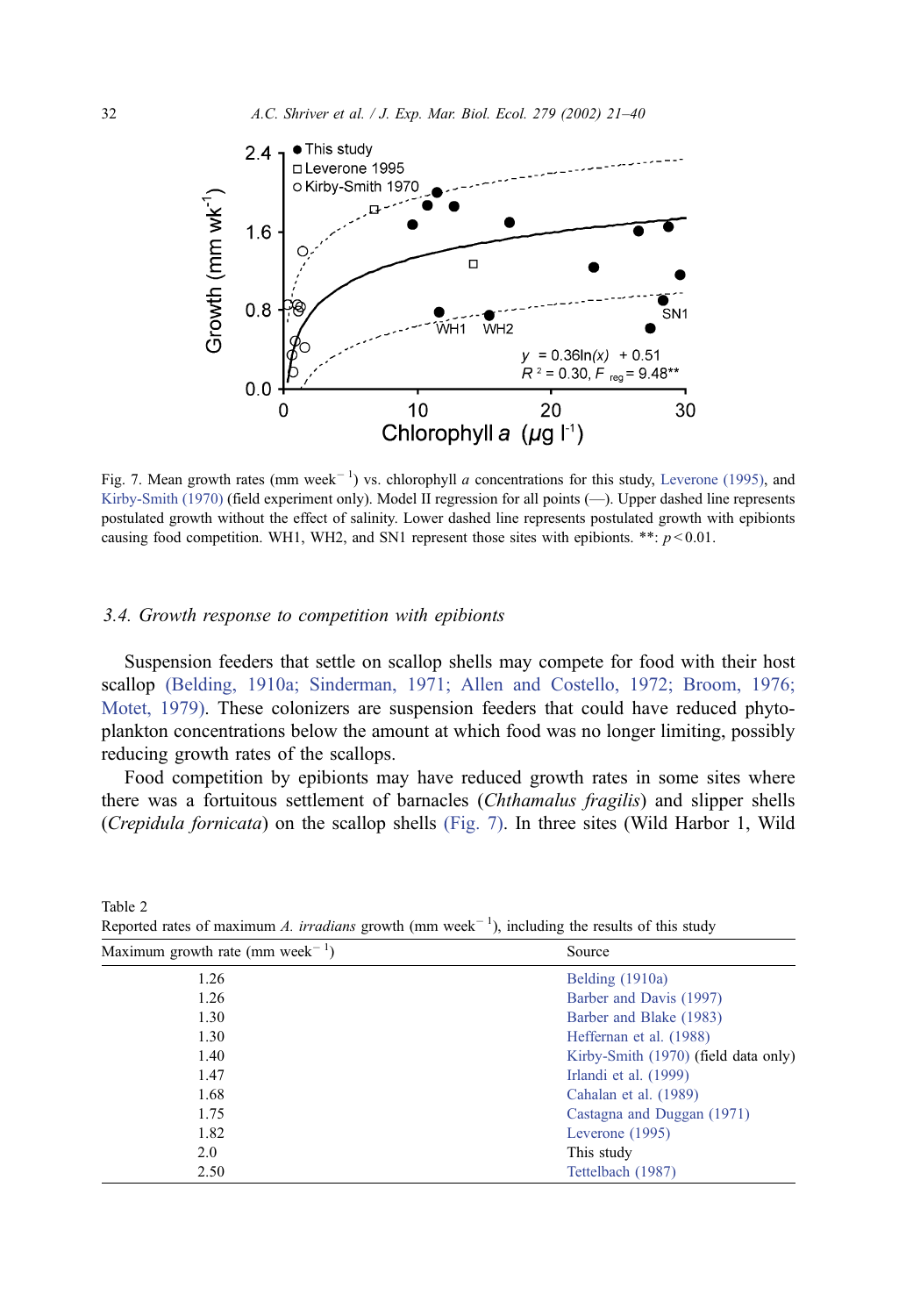Harbor 2, and Snug Harbor 1), the shells of scallops became completely colonized by these epibionts. The scallops in the other sites had very little or no colonization. Scallops that were colonized grew significantly less and had a lower condition index than noncolonized scallops (Table 3). The presence of these potential food competitors possibly reduced growth rates to rates achieved at much lower chlorophyll concentrations, below the threshold suggested by [Kirby-Smith and Barber \(1974\)](#page-17-0) (less than 5  $\mu$ g l<sup>-1</sup>). Competition, therefore, could have lowered the growth curve to the levels of the lower dashed line in [Fig. 7.](#page-11-0) It seems reasonable to conclude that part of the variation in growth rate among our sites was related to differences in food supply caused by competition with epibionts.

# 3.5. Growth response to temperature, dissolved oxygen, and salinity

Many studies have shown that differences in temperature, dissolved oxygen, and salinity affect growth rates [\(Kirby-Smith and Barber, 1974; Tettelbach and Rhodes, 1981;](#page-17-0) Barber and Blake, 1983; Barber and Davis, 1997). To check whether these factors could have contributed to the variation among growth, we first ascertained if there were significant differences in these variables among sites. There were no differences in

Table 3

Comparison of growth (mm week<sup>-1</sup>)  $\pm$  standard error, condition index (tissue dry weight/shell weight)  $\times$  100  $\pm$ standard error, and gonad index (gonad dry weight/tissue dry weight)  $\times$  100  $\pm$  standard error between A. irradians among sites and with or without epibionts

|                            | Site           | Growth (mm week <sup><math>-1</math></sup> ) | Condition index               | Gonad index                   |
|----------------------------|----------------|----------------------------------------------|-------------------------------|-------------------------------|
| Scallops without epibionts |                |                                              |                               |                               |
| Sage Lot Pond              | 1              | $1.9 \pm 0.05$                               | $23.87 + 0.47$                | $10.60 \pm 0.69$              |
|                            | 2              | $1.7 \pm 0.04$                               | $22.71 \pm 0.40$              | $10.07 \pm 0.65$              |
| Jehu Pond                  | 1              | $2.0 \pm 0.05$                               | $21.09 \pm 0.55$              | $15.61 \pm 0.97$              |
|                            | 2              | $1.9 \pm 0.04$                               | $19.60 \pm 0.27$              | $16.52 \pm 0.99$              |
| Green Pond                 | 1              | $1.7 \pm 0.04$                               | $20.25 \pm 0.77$              | $15.13 \pm 0.84$              |
|                            | $\overline{2}$ | $1.7 + 0.04$                                 | $18.93 + 0.44$                | $13.70 \pm 0.71$              |
| Snug Harbor                | $\overline{2}$ | $1.6 \pm 0.04$                               | $17.95 \pm 0.27$              | $8.81 \pm 0.38$               |
| Quashnet River             | 1              | $0.6 \pm 0.05$                               | $16.51 \pm 0.52$              | $18.80 \pm 1.10$              |
|                            | 2              | no data                                      | no data                       | no data                       |
| Childs River               | 1              | $1.2 \pm 0.04$                               | $17.64 \pm 0.77$              | $17.35 \pm 1.12$              |
|                            | 2              | $1.2 \pm 0.04$                               | $19.89 \pm 0.36$              | $18.20 \pm 1.92$              |
|                            |                | $\overline{X}$ = 1.5 + 0.04                  | $\overline{X}$ = 19.84 + 0.48 | $\overline{X}$ = 14.48 + 0.94 |
| Scallops with epibionts    |                |                                              |                               |                               |
| Wild Harbor                | 1              | $0.8 \pm 0.03$                               | $15.08 + 0.21$                | $11.23 \pm 0.66$              |
|                            | 2              | $0.7 \pm 0.03$                               | $13.79 \pm 0.30$              | $11.31 \pm 0.62$              |
| Snug Harbor                |                | $0.9 + 0.05$                                 | $10.69 + 0.37$                | $12.27 \pm 1.01$              |
|                            |                | $X = 0.8 \pm 0.04$                           | $X = 13.19 \pm 0.29$          | $X = 11.60 \pm 0.76$          |
|                            |                | $t = -2.92$                                  | $t = -4.45$                   | $t = -1.35$                   |
|                            |                | $P = 0.014*$                                 | $P < 0.001$ **                | $P = 0.203$ ns                |

No data available for Quashnet River 2 because of 100% mortality.  $\overline{X}$ : mean of group. P: probability level of ttest of scallops with and without epibionts; \*:  $p < 0.05$ , \*\*:  $p < 0.01$ , ns: nonsignificant.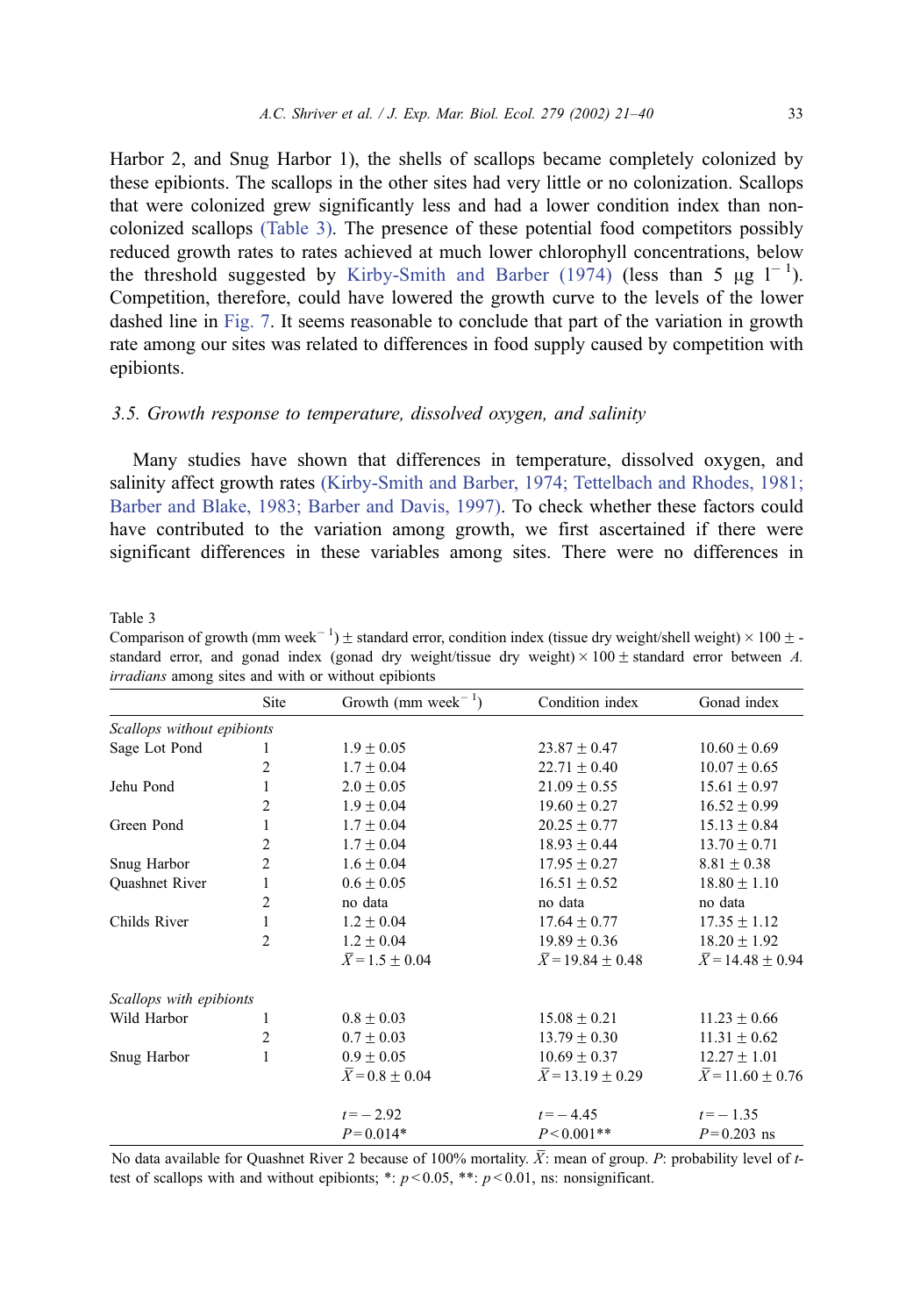temperature (Kruskal – Wallis test,  $P = 0.421$ ) or in DO (Kruskal – Wallis,  $P = 0.424$ ), but there were significant differences in salinity among sites (Kruskal – Wallis test,  $P < 0.001$ ). We therefore compared growth rates to differences in mean salinity among the sites over the entire study period.

Shell growth among these juvenile bay scallops increased significantly with increasing salinity (Fig. 8). Growth in our populations, so far defined as a saturating function of food supply, may have been affected by salinity, possibly explaining more of the remaining scatter in our populations [\(Fig. 7\).](#page-11-0) High salinities may physiologically facilitate higher growth rates at any food supply rate. The upper dashed line in [Fig. 7](#page-11-0) represents an estimate of what growth may have been had salinity not depressed growth. Growth at higher salinity sites to reached rates comparable to the highest reported in [Table 2.](#page-11-0)

Bay scallops are typically found in high salinity estuaries [\(Belding, 1910b; Gutsell,](#page-16-0) 1930; Castagna and Chanley, 1973; Duggan, 1975), and authors have speculated that scallops have little tolerance for low or reduced salinities [\(Marshall, 1960; Kirby-Smith,](#page-18-0) 1970; Broom, 1976). While a few reports have examined the effects of salinity on the growth of embryonic and larval stage bay scallops [\(Tettelbach and Rhodes, 1981\),](#page-18-0) the effects of salinity on growth rates have yet to be examined in juvenile and adults stages. In previous reports, beginning with [Belding \(1910b\),](#page-16-0) salinity was considered not important to growth. The results of this study suggest that salinity may be more important to growth rates of juvenile and adult bay scallops than previously thought, even in estuaries with small salinity ranges.

The effect of salinity on growth also clarified the unlikely relationship between growth and C/N mentioned earlier. In the estuaries we studied, there was a significant coincidental correlation between salinity and C/N  $(r=0.75, F=14.32**)$ . Assuming biochemical food value was identical among sites, the unexplained effect of increased growth at higher C/N is most likely an artifact of this positive relationship.



Fig. 8. Mean growth rates (mm week<sup> $-1$ </sup>) vs. mean salinity. Where there is no visible standard error bar, the value is smaller than the symbol. \*\*\*:  $p < 0.001$ .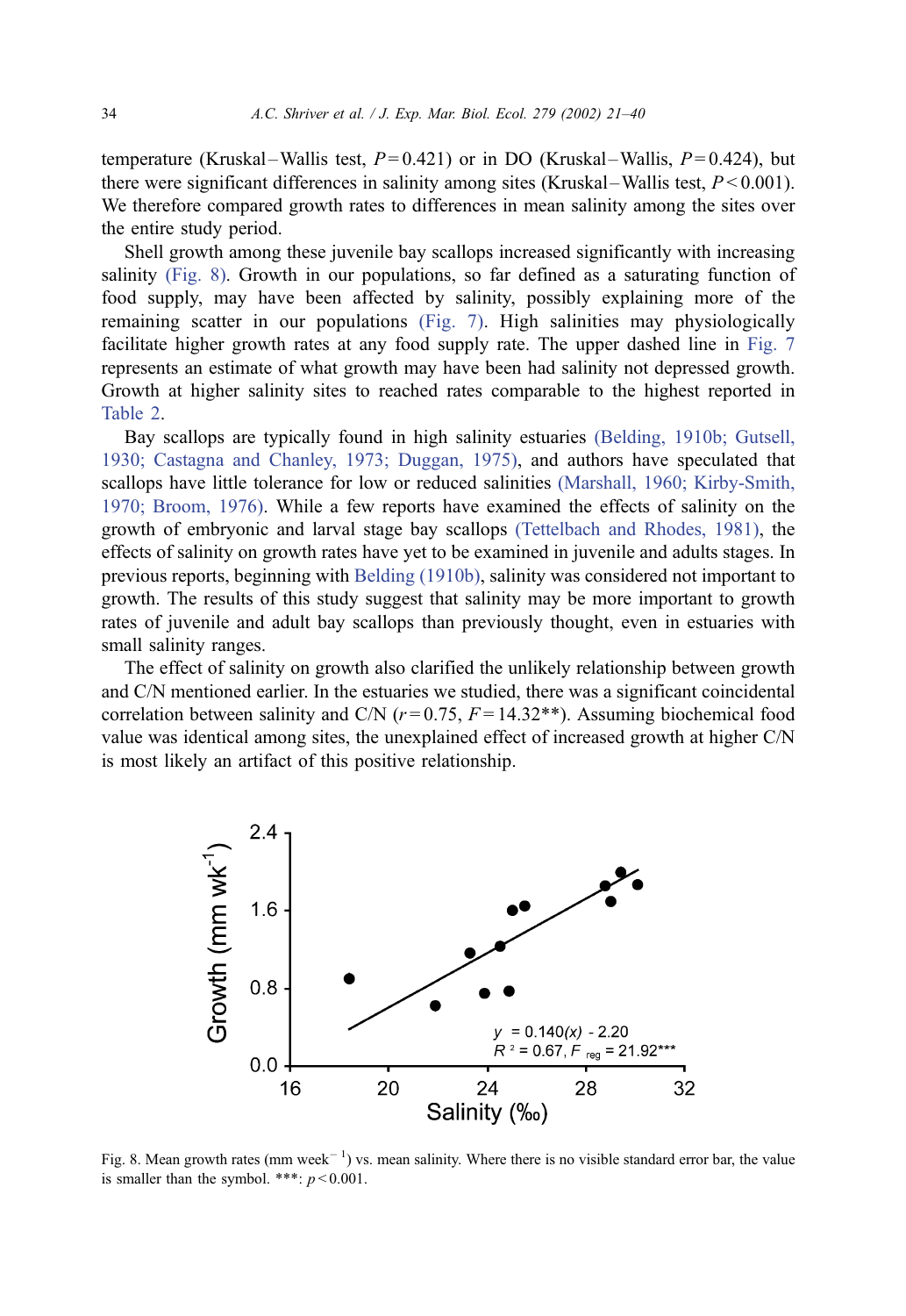## 3.6. Condition index

Our results suggest that differences in food resources due to differences in N load among sites did not affect condition of the animal. Condition index increased significantly with increasing growth (Fig. 9), as would be expected, and with salinity  $(r=0.85,$  $F = 28.42$ <sup>\*\*\*</sup>). There were no significant relationships between condition index and chlorophyll  $a$ , total suspended particulate matter, or inorganic matter [\(Appendix B,](#page-18-0) Shriver, 2002). There was a significant relationship with C/N [\(Appendix B, Shriver,](#page-18-0) 2002), most likely because of the correlation between salinity and C/N.

## 3.7. Gonad index

Gonad index was not significantly related to food quantity, quality, or growth ([Appendix C, Shriver, 2002;](#page-18-0) Fig. 9). Reproductive potential in these populations did not change with growth rate, condition of the animal, or food resources. Other studies



Fig. 9. Mean condition index (top) and gonad index (bottom) vs. growth rates at each site. Where there is no visible standard error bar, the value is smaller than the symbol. \*\*:  $p < 0.01$ .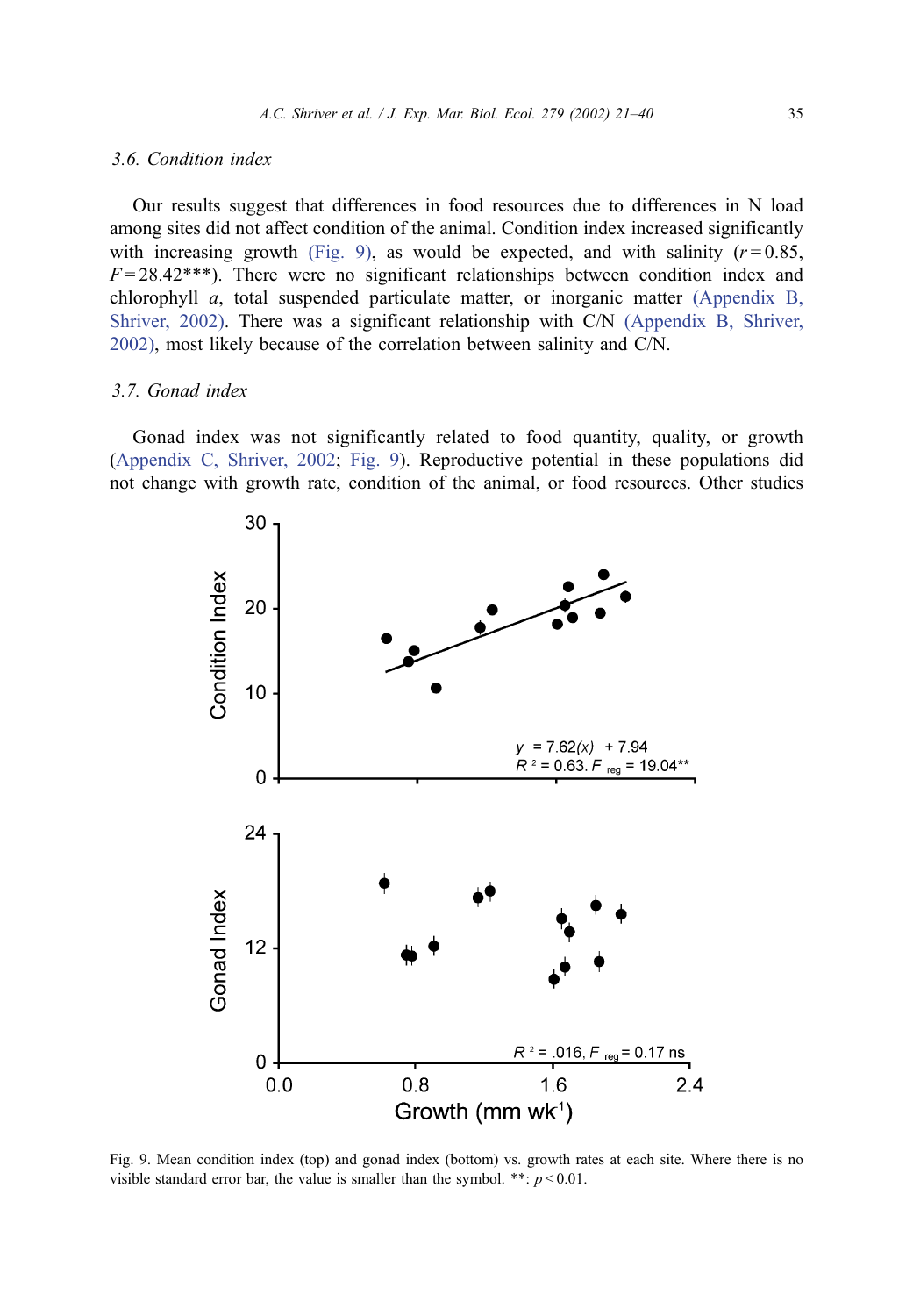found that gonad growth increased with food supply and temperature [\(Sastry, 1968; Sastry](#page-18-0) and Blake, 1971). There may not be any significant trends in reproductive potential and gametogenesis in this population because of excess food supply, or the lack of significant temperature differences among sites.

#### 3.8. Mortality

Differences in food quantity or quality did not significantly influence mortality in these populations [\(Appendix D, Shriver, 2002\).](#page-18-0) This result suggests that these estuaries supplied enough food to support scallops growing at near maximum rates at densities of approximately 280  $\mathrm{m}^{-2}$ . [Duggan \(1973\)](#page-17-0) and [Widman and Rhodes \(1991\)](#page-19-0) showed experimentally that scallops up to 28 mm in length survived well above densities of  $300 \text{ m}^{-2}$ . The scallops in our estuaries reached lengths above 28 mm while still having low mortality in most sites. Scallops are commercially grown at densities of about 160  $m^{-2}$  (Leavitt, personal communication). Our results suggest that scallops can be grown in eutrophied estuaries, because of increased food availability, at much higher densities with no negative effect on growth rates and mortality.

The mortality data of this study were scattered, but it is clear that low mortality occurred at salinities higher than  $23\%$  (Fig. 10). Increased scallop mortality has also been reported in other studies in conjunction with lower salinities [\(Tettelbach and Rhodes,](#page-18-0) 1981; Mercaldo and Rhodes, 1982). Just as salinity depressed growth in these bay scallop populations, it also depressed survival. These results suggest that bay scallop aquaculture efforts should be restricted to estuaries with salinities above  $23\%$ .

## 3.9. Conclusions

Relationships between growth and food resources in eutrophied estuaries have been demonstrated in other bivalve species such as quahogs (Mercenaria mercenaria), softshell



Fig. 10. Percent mortality vs. salinity at each site. Only four of the sites had standard error. \*:  $p < 0.05$ .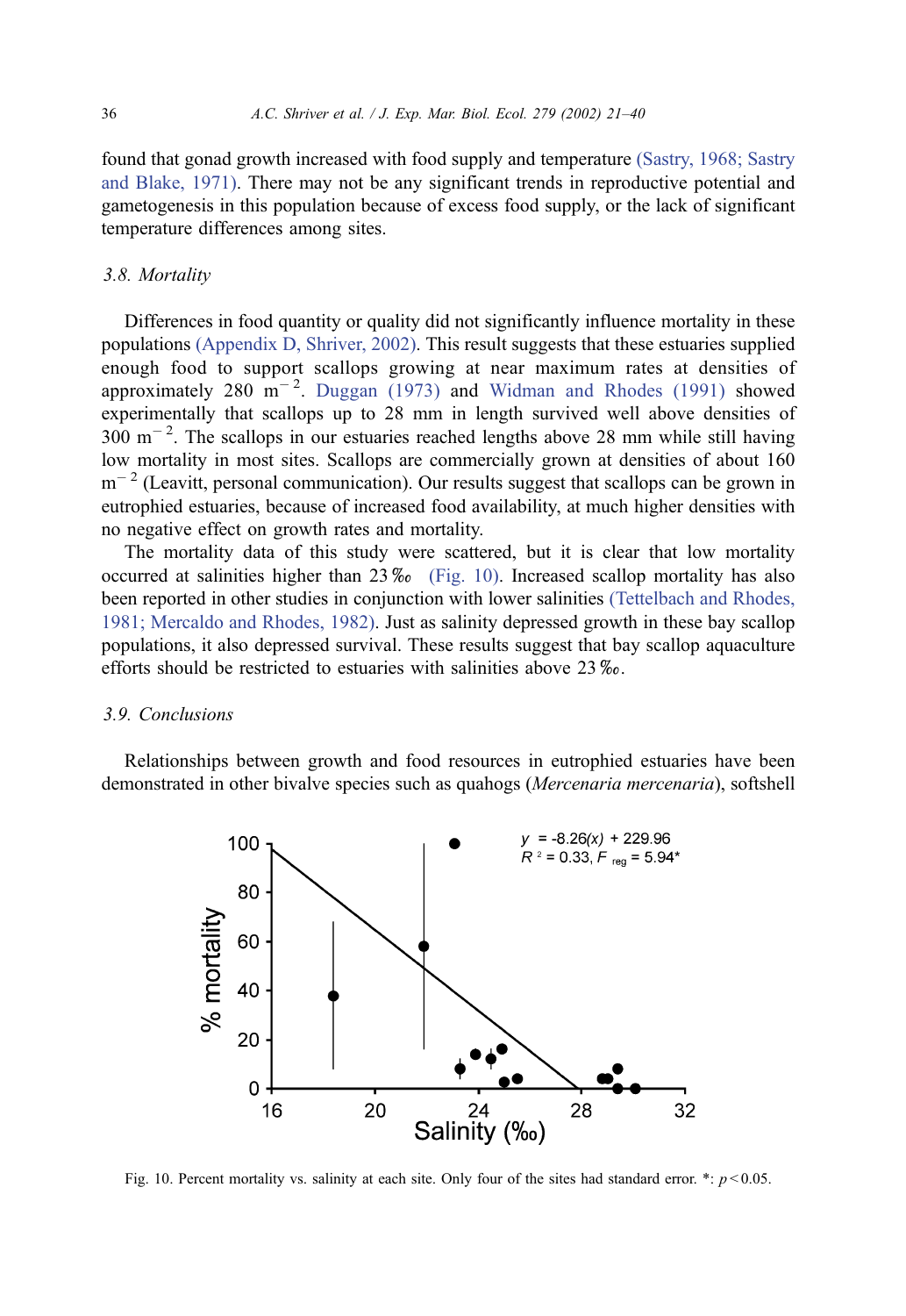<span id="page-16-0"></span>clams (Mya arenaria), and ribbed mussels (Geukensia demissa) (Carmichael, in preparation; [Evgenidou and Valiela, 2002; Weiss et al., 2002\)](#page-17-0). The growth rates of all these species were higher where phytoplankton abundance increased due to higher land-derived N loads. For quahogs and softshell clams, growth did not reach a maximum even at chlorophyll a concentrations of 14  $\mu$ g l<sup>-1</sup> [\(Weiss et al., 2002\).](#page-19-0) Bay scallops in this study responded differently to increased food supply because they may feed more efficiently and maximally at lower concentrations of food than these other species.

Coastal bodies of water subject to increased nitrogen input may provide greater amounts of food for suspension feeders, allowing for an increase in their densities. Greater amounts of phytoplankton may cause natural or cultured bay scallop populations to be food-saturated. In addition to caged populations, our results suggest that natural populations of bay scallops, usually at densities less than 20  $\mathrm{m}^{-2}$  [\(Thayer and Stuart, 1974;](#page-18-0) Bricelj et al., 1987), living in estuaries with chlorophyll a concentrations above 5  $\mu$ g l<sup>-1</sup> would also be under food-saturated conditions.

While land-derived N load seems unlikely to directly alter condition, reproductive potential, or mortality, there may be an effect on shell growth. In eutrophic bays and estuaries, saturating quantities of food may be able to increase the growth rate of A. irradians to a maximum unless growth is influenced by other factors such as salinity or competition with epibionts. This response to saturating concentrations of food is important to managers attempting to sustain natural stocks, and aquaculturists deploying juvenile caged bay scallops in field locations for aquaculture, restoration, or conservation programs.

#### Acknowledgements

This project was supported by The Sounds Conservancy Quebec Labrador Fund/ Atlantic Center for the Environment and the Boston University Marine Program. [SS]

#### References

Allen, D.M., Costello, T.J., 1972. The calico scallop, Argopecten gibbus. NOAA Tech. Rep. SSRF 656, 1–19.

- Barber, J.B., Blake, N.J., 1983. Growth and reproduction of the bay scallop, *Argopecten irradians* (Lamark) at its southern distributional limit. J. Exp. Mar. Biol. Ecol. 66, 247-256.
- Barber, J., Davis, C.V., 1997. Growth and mortality of cultured bay scallops in the Damariscotta River, Maine (USA). Aquac. Int. 5, 451 – 460.
- Bayne, B.L., Newell, R.C., 1983. Physiological energetics of marine molluscs. In: Wilbur, K.M. (Ed.), The Mollusca. Academic Press, New York, pp. 407 – 515.
- Belding, D.L., 1910a. A report upon the scallop fishery of Massachusetts: including the habits, life history of Pecten irradians, its rate of growth and other factors of economic value. Special Report, Commissioners on Fisheries and Game, Massachusetts. Wright and Potter Printing Company, Boston, MA 150 pp.
- Belding, D.L., 1910b. The Scallop Fishery of Massachusetts: Including an Account of the Natural History of the Common Scallop. The Commonwealth of Massachusetts, 51 pp.
- Bricelj, V.M., Epp, J., Maloef, R.E., 1987. Intraspecific variation in reproduction and somatic growth cycles of bay scallops Argopecten irradians. Mar. Ecol. Prog. Ser. 36, 123-137.
- Broom, M.J., 1976. Synopsis of biological data on scallops. FAO Fish. Biol. Synop. 114 (44 pp.).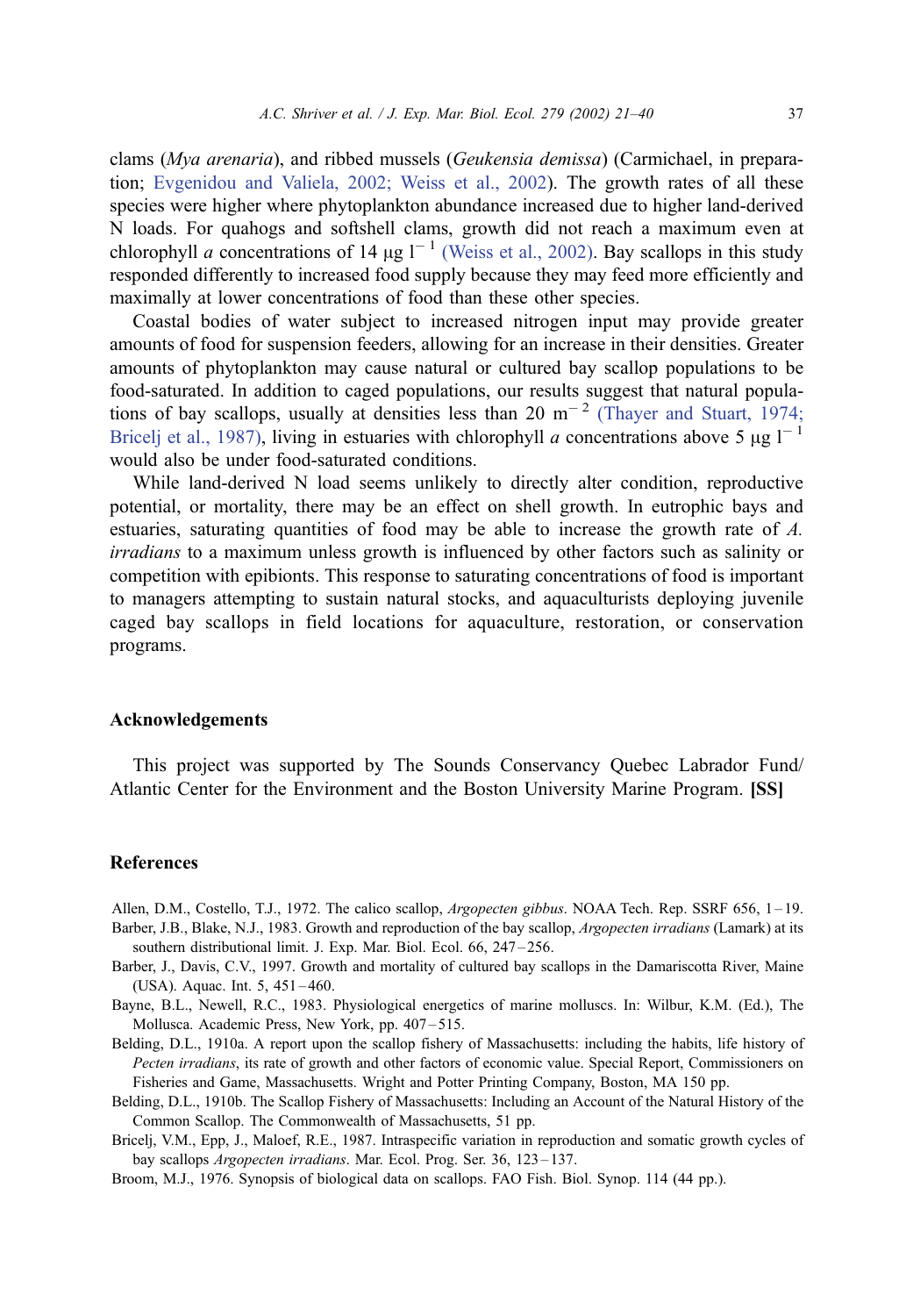- <span id="page-17-0"></span>Cahalan, J.A., Siddall, S.E., Luckenbach, M.W., 1989. Effects of flow velocity, food concentration and particle flux on growth rates of juvenile bay scallops *Argopecten irradians*. J. Exp. Mar. Biol. Ecol. 129, 45–60.
- Castagna, M., Chanley, P., 1973. Salinity tolerance of some marine bivalves from inshore and estuarine environments in Virginia waters on the western Mid-Atlantic coast. Malacologia 12, 47–96.
- Castagna, M., Duggan, W., 1971. Rearing the bay scallop Argopecten irradians. Proc. Natl. Shellfish. Ass. 61,  $80 - 85.$
- Costa, J., 1994. A Buzzards Bay embayment subwatershed evaluation: establishing priorities of nitrogen management action. Buzzards Bay Project, EPA.
- Cranford, P.J., Emerson, C.W., Hargrave, B.T., Milligan, T.G., 1998. In situ feeding and absorption responses of sea scallops Placopecten magellanicus (Gemlin) to storm-induced changes in the quantity and composition of seston. J. Exp. Mar. Biol. Ecol. 219, 45-70.
- Dreyer, W.A., Castle, W.A., 1941. Occurrence of the bay scallop, Pecten irradians. Ecology 22, 425-427.
- Duarte, C.M., 1995. Submerged aquatic vegetation in relation to different nutrient regimes. Ophelia 41, 87–112.
- Duggan, W.P., 1973. Growth and survival of the bay scallop, *Argopecten irradians*, at various locations in the water column and at various densities. Proc. Natl. Shellfish. Ass. 63, 68-71.
- Duggan, W.P., 1975. Reactions of the bay scallop, Argopecten irradians, to gradual reductions in salinity. Chesapeake Sci. 16, 284 – 286.
- Dyer, J.P., 1975. The effects of plankton concentration and inorganic particles on the absorption efficiency of the young bay scallop Argopecten irradians concentricus (Say). MA thesis, The University of South Florida, 50 pp.
- Evgenidou, A., Valiela, I., 2002. Response of growth and density of a population of Geukensia demissa to landderived nitrogen loading, in Waquoit Bay, Massachusetts. Estuar.Coast. Shelf Sci. 55, 125–138.
- GESAMP, 1990. The state of the marine environment. Joint Group of Experts on the Scientific Aspects of Marine Pollution. Reports and Studies, Number 39. United Nations Environmental Programme.
- Goldberg, E., 1995. Emerging problems in the coastal zone for the twenty-first century. Mar. Pollut. Bull. 31,  $152 - 158$ .
- Gutsell, J.S., 1928. Scallop industry of North Carolina. Rep. U. S. Fish. Comm. 1929, 173 197.
- Gutsell, J.S., 1930. Natural history of the bay scallop. U.S. Bureau Fish. Bull. 46, 569–632.
- Heffernan, P.B., Walker, R.L., Gillespie, D.M., 1988. Biological feasibility of growing the northern bay scallop, Argopecten irradians irradians (Lamark 1819) in coastal waters of Georgia. J. Shellfish Res. 7, 83 – 88.
- Howarth, R., 1988. Nutrient limitation of net primary production in marine ecosystems. Ann. Rev. Ecolog. Syst.  $19, 89 - 110.$
- Irlandi, E.A., Orlando, B.A., Ambrose, W.G., 1999. Influence of seagrass habitat patch size on growth and survival of juvenile bay scallops, Argopecten irradians concentricus (Say). J. Exp. Mar. Biol. Ecol. 235, 21 – 43.
- Jordan, T.E., Valiela, I., 1982. A nitrogen budget for the ribbed mussel, Geukensia demissa, and its significance in nitrogen flow in a New England salt marsh. Limnol. Oceanogr. 27, 75 – 90.
- Kirby-Smith, W.W., 1970. Growth of the scallops, Argopecten irradians concentricus (Say) and Argopecten gibbus (Linné), as influenced by food and temperature. PhD dissertation, Duke University, 126 pp.
- Kirby-Smith, W.W., 1972. Growth of the bay scallop: the influence of experimental water currents. J. Exp. Mar. Biol. Ecol. 8,  $7-18$ .
- Kirby-Smith, W.W., Barber, R.T., 1974. Suspension-feeding aquaculture systems: effects of phytoplankton concentration and temperature on growth of the bay scallop. Aquaculture 3, 135 – 145.
- Kroeger, K.D., Bowen, J.L., Corcoran, D., Moorman, J., Michalowski, J., Rose, C., Valiela, I., 1999. Nitrogen loading to Green Pond, Falmouth, MA: sources and evaluation of management options. Environment Cape  $Cod 2, 15 - 26.$
- Leavitt, D.F., Karney, R.C., 2001. The cultivation of the bay scallop Argopecten irradians. Aquaculture 2001: Book of Abstracts. World Aquaculture Society, 143 J.M. Parker Coliseum, Louisiana State University, Baton Rouge, LA 70803, USA.
- Leverone, J.R., 1995. Growth and survival if caged adult bay scallops (Argopecten irradians concentricus) in Tampa Bay with respect to levels of turbidity, suspended solids and chlorophyll a. Fla. Sci. 58, 216 – 227.
- Lorenzen, C.J., 1967. Determination of chlorophyll and pheo-pigments: spectrophotmetric equations. Limnol. Oceanogr. 30, 343 – 346.
- Lucas, A., Beninger, P.G., 1985. The use of physiological condition indices in marine bivalve aquaculture. Aquaculture 44, 187 – 200.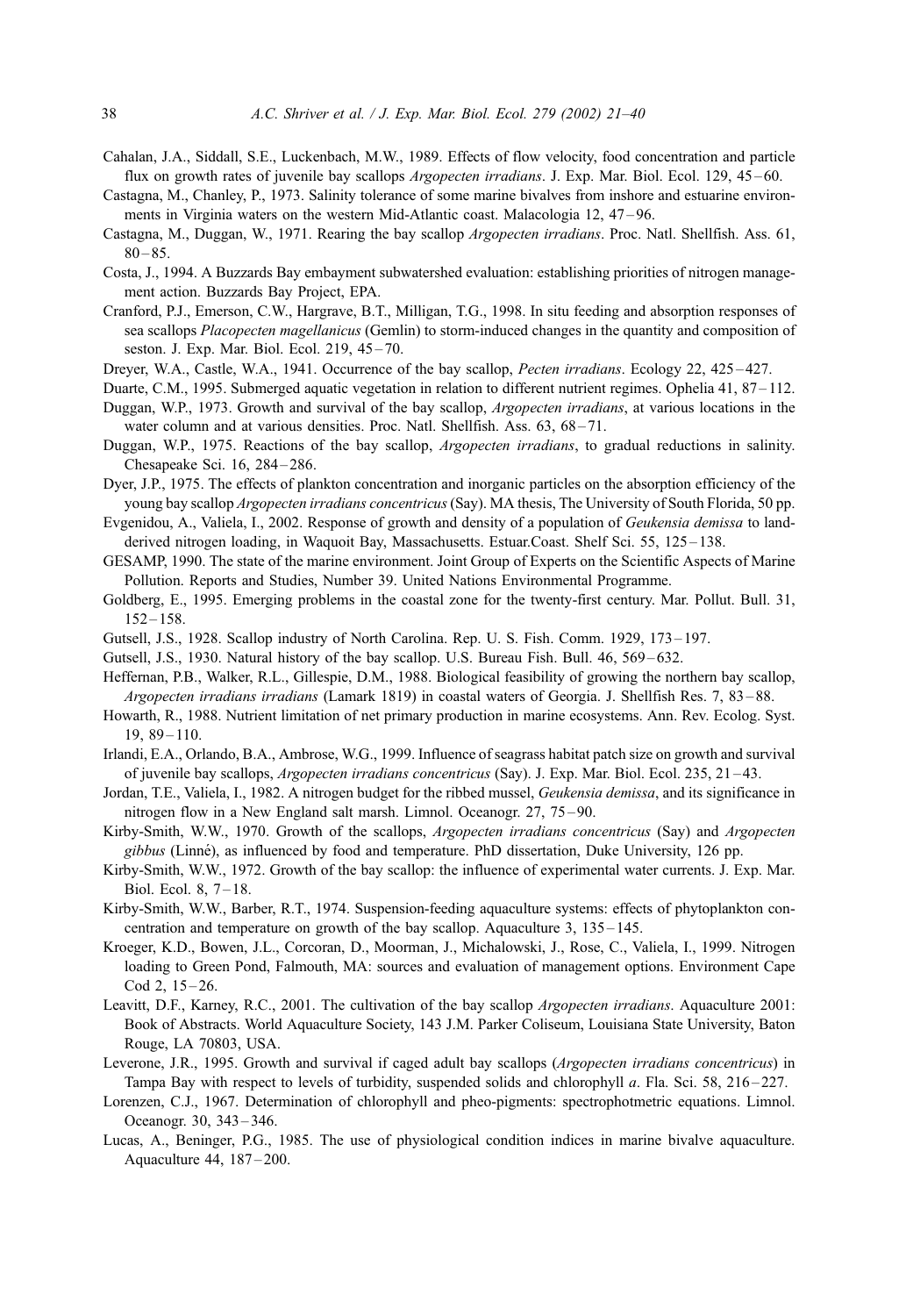- <span id="page-18-0"></span>Marshall, N., 1960. Studies of the Niantic River, Connecticut, with special reference to the bay scallop Aequipecten irradians. Limnol. Oceanogr. 5, 86-105.
- McClelland, J., Valiela, I., 1998. Linking nitrogen in estuarine producers to land-derived sources. Limnol. Oceanogr. 43, 577 – 585.
- McClelland, J., Valiela, I., Michener, R.H., 1997. Nitrogen-stable isotope signatures in estuarine food webs: a record of increasing urbanization in coastal watersheds. Limnol. Oceanogr. 42, 930–937.
- Mercaldo, R.S., Rhodes, E.W., 1982. Influence of reduced salinity on the Atlantic bay scallop Argopecten irradians (Lamark) at various temperatures. J. Shellfish Res. 2, 177-181.
- Motet, M., 1979. A review of the fishery biology and culture of scallops. State of Washington, Department of Fisheries, Tech. Rep. 39, 100 pp.
- Nixon, S.W., Oviatt, C.A., Frithsen, J., Sullivan, B., 1986. Nutrients and the productivity of estuarine and coastal marine ecosystems. J. Limnol. Soc. South. Afr. 12, 43-71.
- Peterson, B.J., Fry, B., 1987. Stable isotopes in ecosystems studies. Ann. Rev. Ecolog. Syst. 18, 293 320.
- Rheault, R.B., Rice, M.A., 1996. Food-limited growth and condition index in the eastern oyster, Crassostrea virginica (Gmelin 1791), and the bay scallop, Argopecten irradians irradians (Lamarck 1819). J. Shellfish Res. 15, 271-283.
- Ryther, J., Dunstan, W., 1971. Nitrogen, phosphorus, and eutrophication in the coastal marine environment. Science 171, 1008-1013.
- Sastry, A.N., 1966. Temperature effects in reproduction of the bay scallop, Aequipecten irradians Lamark. Biol. Bull. 130, 118 – 134.
- Sastry, A.N., 1968. The relationship among food, temperature, and gonad development of the bay scallop Aequipecten irradians Lamark. Physiol. Zool. 41, 44-53.
- Sastry, A.N., 1970. Reproductive physiological variation in latitudinally separated populations of the bay scallop, Aequipecten irradians Lamark. Biol. Bull. 138, 56-65.
- Sastry, A.N., Blake, N.J., 1971. Regulation of gonad development in the bay scallop, Aequipecten irradians Lamark. Biol. Bull. 140, 274-283.
- Short, F.T., Burdick, D.M., 1996. Quantifying eelgrass habitat loss in relation to housing development and nitrogen loading in Waquoit Bay, Massachusetts. Estuaries 19, 730-739.
- Shriver, A.C., 2002. Growth, condition, reproductive potential, and mortality of bay scallops, Argopecten irradians, in response to eutrophic-driven changes in food resources. MA thesis, Boston University, 60 pp.
- Sinderman, C.J., 1971. Predators and diseases of commercial marine Mollusca of the United States. Annu. Rep. Am. Malacol. Union 1970, 35 – 36.
- Sokal, R.R., Rohlf, F.J., 1995. Biometry: The Principles and Practice of Statistics in Biological Research, 3rd ed. Freeman, New York.
- Stauffer, R.C., 1937. Changes in the invertebrate community of a lagoon after the disappearance of the eel grass. Ecology 18, 427 – 431.
- Stewart, L.L., Auster, P.J., Zajak, R., 1981. Investigation on the bay scallop, Argopecten irradians, in three eastern Connecticut estuaries, June 1980-May 1981. Final Report to USDC. NOAA, NMFS, Milford, CT, pp. 15 – 16.
- Tettelbach, S.T., 1987. Dynamics of crustacean predation on the northern bay scallop, Argopecten irradians irradians. PhD dissertation, University of Connecticut, 243 pp.
- Tettelbach, S.T., Rhodes, E.W., 1981. Combined effects of temperature and salinity on embryos and larvae of the northern bay scallop Argopecten irradians irradians. Mar. Biol. 63, 249 – 256.
- Thayer, G.W., Stuart, H.H., 1974. The bay scallop makes its bed of eelgrass. Mar. Fish. Rev. 36, 27 30.
- Thompson, R.J., MacDonald, B.A., 1991. Physiological intergrations and energy partitioning. In: Shumway, S.E. (Ed.), Scallops: Biology, Ecology and Aquaculture. Elsevier, Amsterdam, pp. 347 – 376.
- Vahl, O., 1980. Seasonal variations in seston and in the growth rate of the Iceland scallop, Chlamys islandica (O.F. Müller). J. Exp. Mar. Biol. Ecol. 48, 195-204.
- Valiela, I., 1995. Marine Ecological Processes, 2nd ed. Springer-Verlag, New York.
- Valiela, I., Cole, M.L., 2002. Comparative evidence that salt marshes and mangroves may protect seagrass meadows from land-derived nitrogen loads. Ecosystems 5, 92-102.
- Valiela, I., Foreman, K., LaMontagne, M., Hersh, D., Costa, J., Peckol, P., DeMeo-Anderson, B., D'Avanzo, C.,